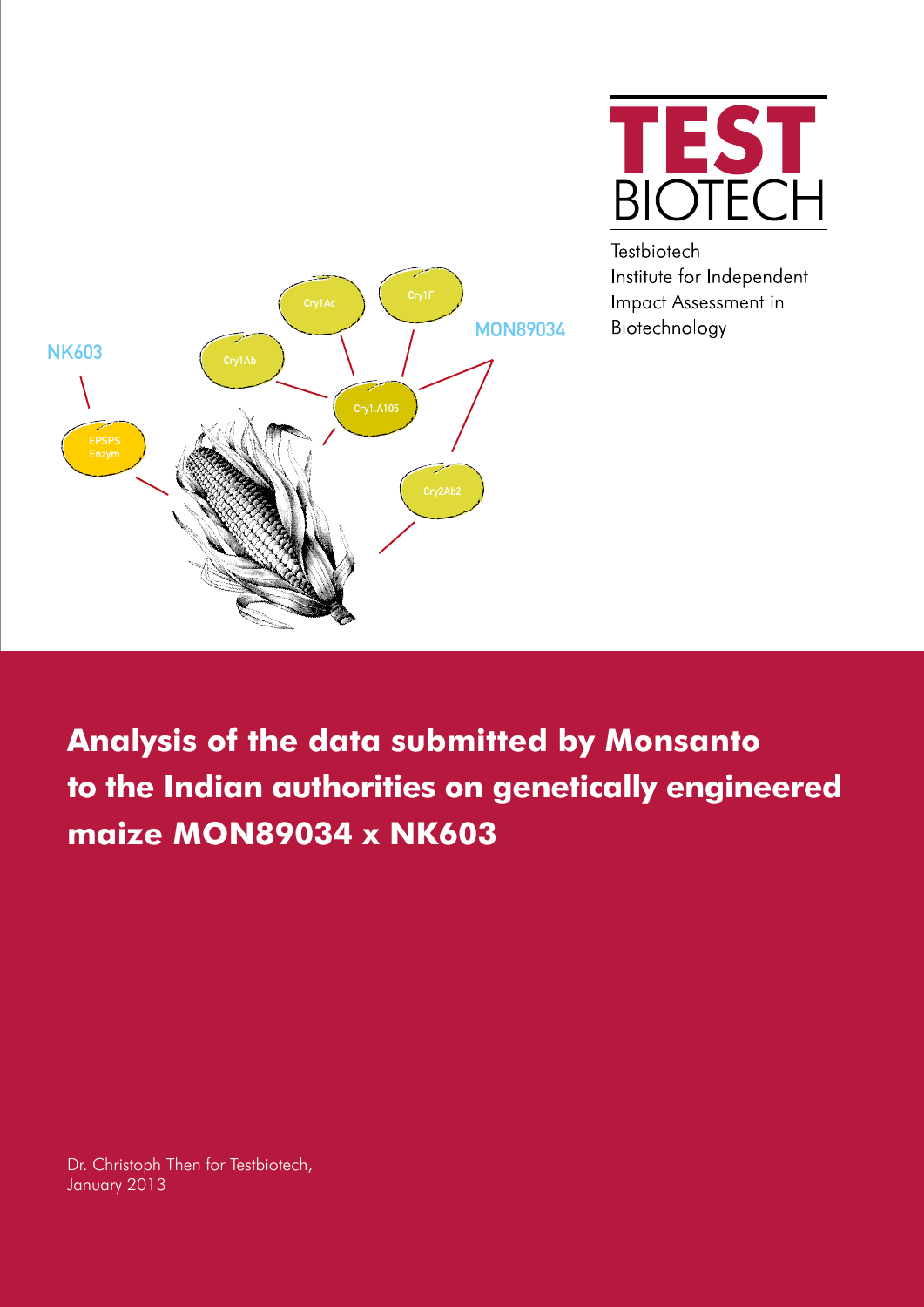**Analysis of the data submitted by Monsanto to the Indian authorities on genetically engineered maize MON89034 x NK603** 

Dr. Christoph Then for Testbiotech, January 2013

### **Imprint**

Testbiotech Institute for Independent Impact Assessment in Biotechnology Frohschammerstr. 14 D-80807 Munich Tel.: +49 (0) 89 358 992 76 Fax: +49 (0) 89 359 66 22 info@testbiotech.org www.testbiotech.org

Executive Director: Dr. Christoph Then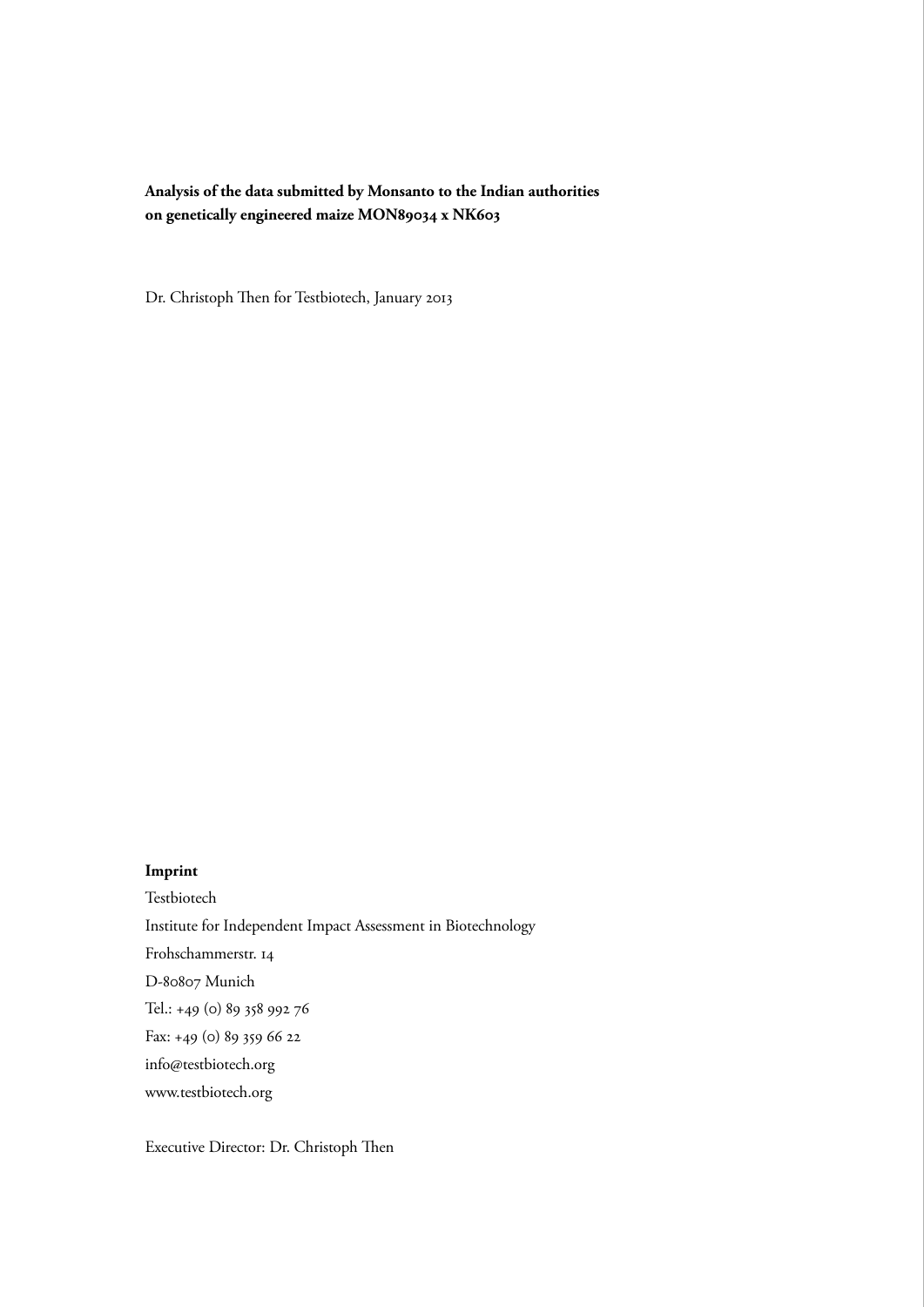# **Content**

| Summary                                                                   | 4  |  |  |
|---------------------------------------------------------------------------|----|--|--|
| Introduction                                                              | 5  |  |  |
| I. Technical description                                                  | 6  |  |  |
| 2. Overview of the data submitted                                         | 6  |  |  |
| 2.I MON89034                                                              | 6  |  |  |
| 2.2 NK603                                                                 | 7  |  |  |
| 2.3 MON89034xNK603                                                        | 7  |  |  |
| 3. A brief analysis of general data                                       | 8  |  |  |
| 3.I MON89034                                                              | 8  |  |  |
| Molecular characterisation                                                | 8  |  |  |
| Expression of the transferred DNA construct                               | 8  |  |  |
| Compositional analysis                                                    | 9  |  |  |
| Agronomic performance                                                     | IO |  |  |
| 3.2 NK603                                                                 | и  |  |  |
| Molecular characterisation                                                | II |  |  |
| Expression of the transferred DNA construct                               | II |  |  |
| Compositional analysis                                                    | 12 |  |  |
| Agronomic performance                                                     | 13 |  |  |
| 4. Health risks                                                           | I4 |  |  |
| 4.1 Mon89034                                                              | 14 |  |  |
| Allergenicity                                                             | 14 |  |  |
| Toxicity                                                                  | 15 |  |  |
| Nutritional studies                                                       | 17 |  |  |
| 4.2 NK603                                                                 | 17 |  |  |
| Allergenicity                                                             | 17 |  |  |
| Toxicity                                                                  | 17 |  |  |
| Nutritional studies                                                       | 18 |  |  |
| 4.3 MON89034 x NK603                                                      | 19 |  |  |
| 5. Environmental risks                                                    | 2I |  |  |
| 5.1 Persistence and invasiveness                                          | 2I |  |  |
| 5.2 Bt plants, environmental risks and the impact on agriculture          | 2Ι |  |  |
| 5.3 Weed resistance and agricultural practice with herbicide applications |    |  |  |
| 6. Discussion and conclusions                                             | 24 |  |  |
| References                                                                | 27 |  |  |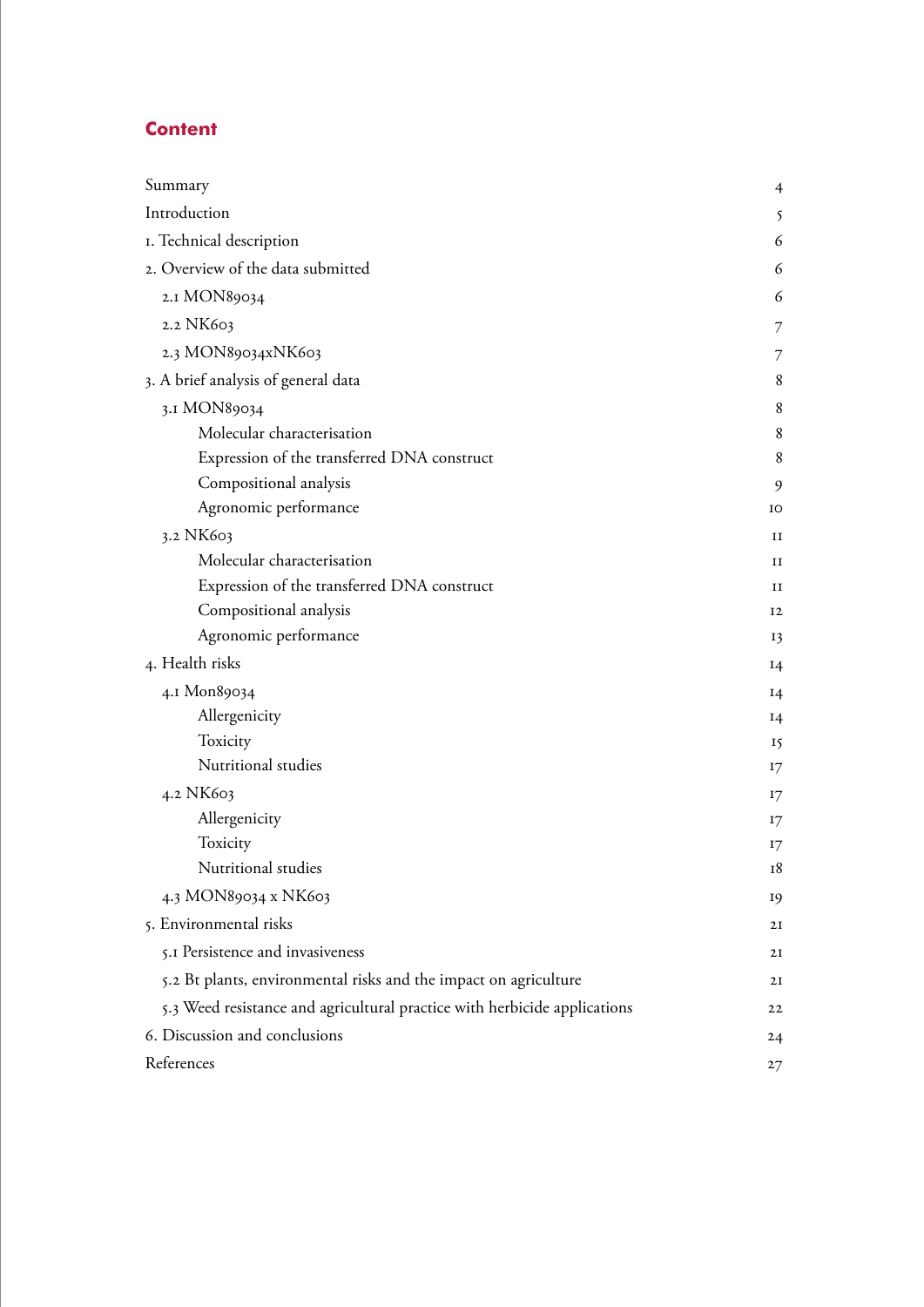## <span id="page-3-0"></span>**Summary**

Greenpeace India asked Testbiotech to assess data presented by the US company Monsanto to the Indian authorities, for biosafety tests prior to commercial approval of the genetically engineered maize (corn) MON89034xNK603. The said information was obtained through RTI procedure from the Department of Biotechnology and Genetic Engineering Approval Committee (GEAC). This is a stacked event, a combination of genetically engineered plants cross-bred with each other. It produces two insecticidal proteins, one a technically modified version of an existing toxin (Cy2Ab2) and one, which does not occur in nature, produced from synthetic DNA (Cry1A.105). The plants are also herbicide tolerant (glyphosate).

Nearly all the data presented by Monsanto relate to the parental plants (NK603 and MON89034) and not the stacked plants. Monsanto also conducted most of the investigations themselves or with the involvement of their own members of staff. Independent studies are a rare exception.

The data presented so far is on issues such as molecular characterisation, compositional analysis, agronomical performance, genetic stability, expression of the DNA construct, allergenicity, toxicity, nutritional effects and environmental risks. Closer analysis reveals several flaws:

- › The molecular data are incomplete and partially outdated.
- › More recent technologies such as screening of the activity of the plant's endogenous genes were not applied
- > The data on the expression of the additional DNA shows a high level of variation. No fully evaluated method was made available for determining the content of newly expressed proteins
- › The compositional analysis showed several significant findings that were not investigated further.
- > The pepsin digestion assay used for the assessment of allergenic risks does not provide reliable data; publications showing immune reaction after exposure to genetically engineered plants were not mentioned by the applicant
- › Only proteins produced by bacteria (and not those produced in the plants) were used for acute toxicity tests
- › The proteins were not tested systematically to investigate synergistic or combinatorial effects
- > Feeding studies to investigate health effects were only performed with the parental plants and only for 90 days; the outcome of these investigations is controversial amongst experts
- › Nutritional studies were not conducted with animal breeds used in Indian agriculture
- > No detailed assessment was performed on the residues from spraying with relevant formulations of glyphosate
- › No systematic investigations of potential synergistic or combinatorial effects of the plants constituents were performed
- > Persistence and invasiveness may possibly become a serious issue in India since several plants are known to be compatible with maize plants and could cross breed. Detailed investigations to exclude uncontrolled spread of the transgene into the environment were not performed
- › Although the toxins expressed in the plants do not occur in nature, no detailed investigations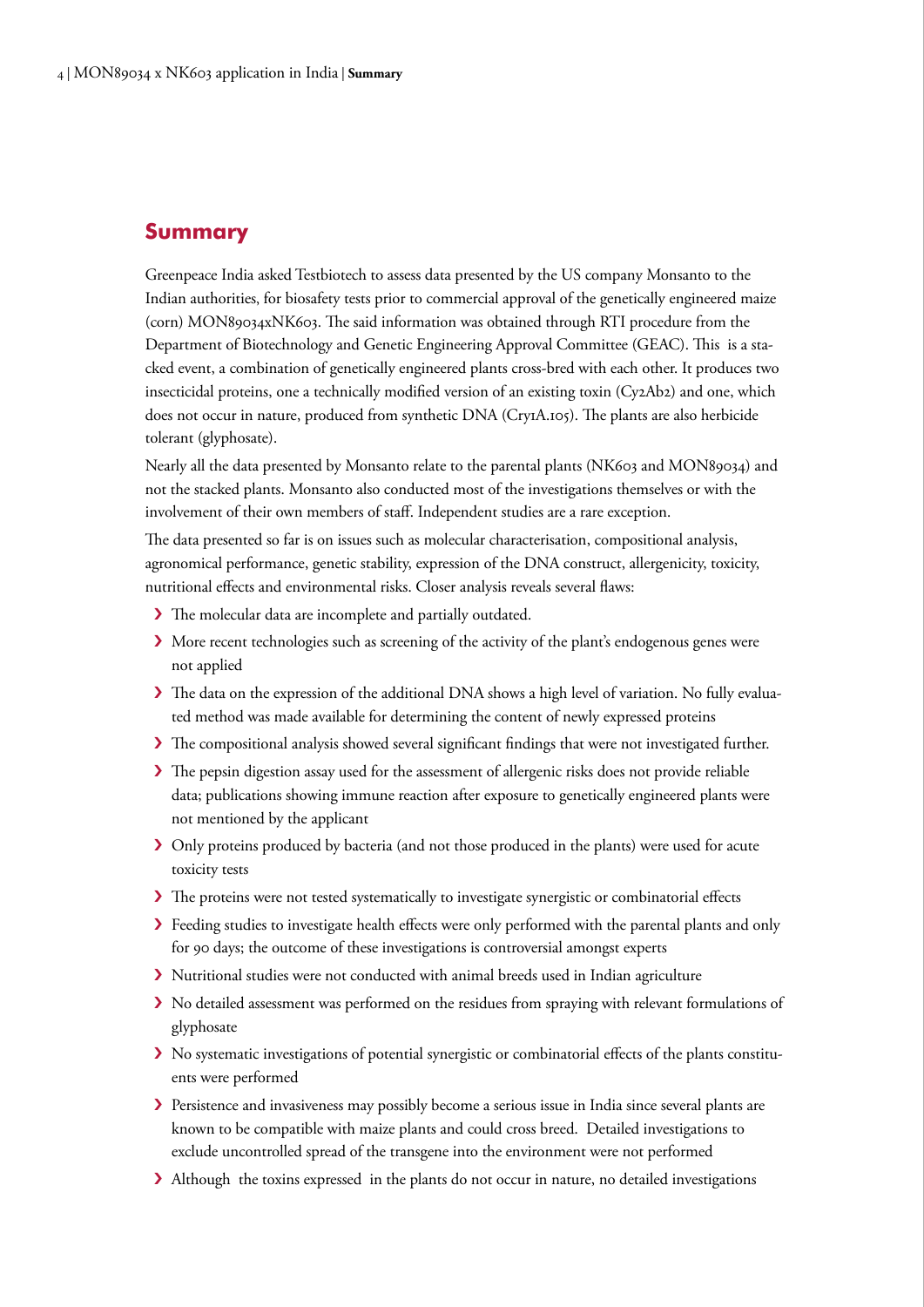<span id="page-4-0"></span>were performed to exclude risks for non-target organisms, human health and Indian biodiversity

- › Recent data on the implications of large-scale applications of glyphosate, such as the emergence of herbicide resistant weeds and biodiversity hazards are completely missing
- › There was almost no data made available on the stacked events, most of the data is on the parental plants.

To conclude, based on the data presented by Monsanto, no decisions can be taken on the safety of the plants in regard to open field trials or commercial cultivation. Apart from missing data and inadequate investigations, there are in fact substantial indications for health and environmental risks. Several publications have revealed effects on the immune system, health risks caused by spraying with the complementary herbicide, unexpected toxicity of the synthetic toxin produced in the plants and long-term effects such as losses in biodiversity as well as increasing resistance in weeds and pest insects.

## **Introduction**

Greenpeace India forwarded several documents to Testbiotech of a stacked genetically engineered maize (corn) plant known as MON89034xNK603. These were obtained under the Right to Information with Act from Department of Biotechnology and Genetic Engineering Approval Committee (GEAC), which is the nodal agency for approval of any environmental release of GMOs in India.

MON89034 produces two insecticidal proteins effective against a broad range of *Lepidoptera* species and NK603 is tolerant to the herbicide glyphosate,known under brand names such as Roundup (which is a brand of Monsanto).

Testbiotech assessed the documents for indications of health effects, environmental risks, reliability and conclusiveness. The data were also compared with data forwarded to the EU authorities, whilst additionally taking into account data from the risk assessment performed by the European Food Safety Authority (EFSA) (EFSA, 2008, EFSA 2009a and EFSA 2009b) and some recent publications.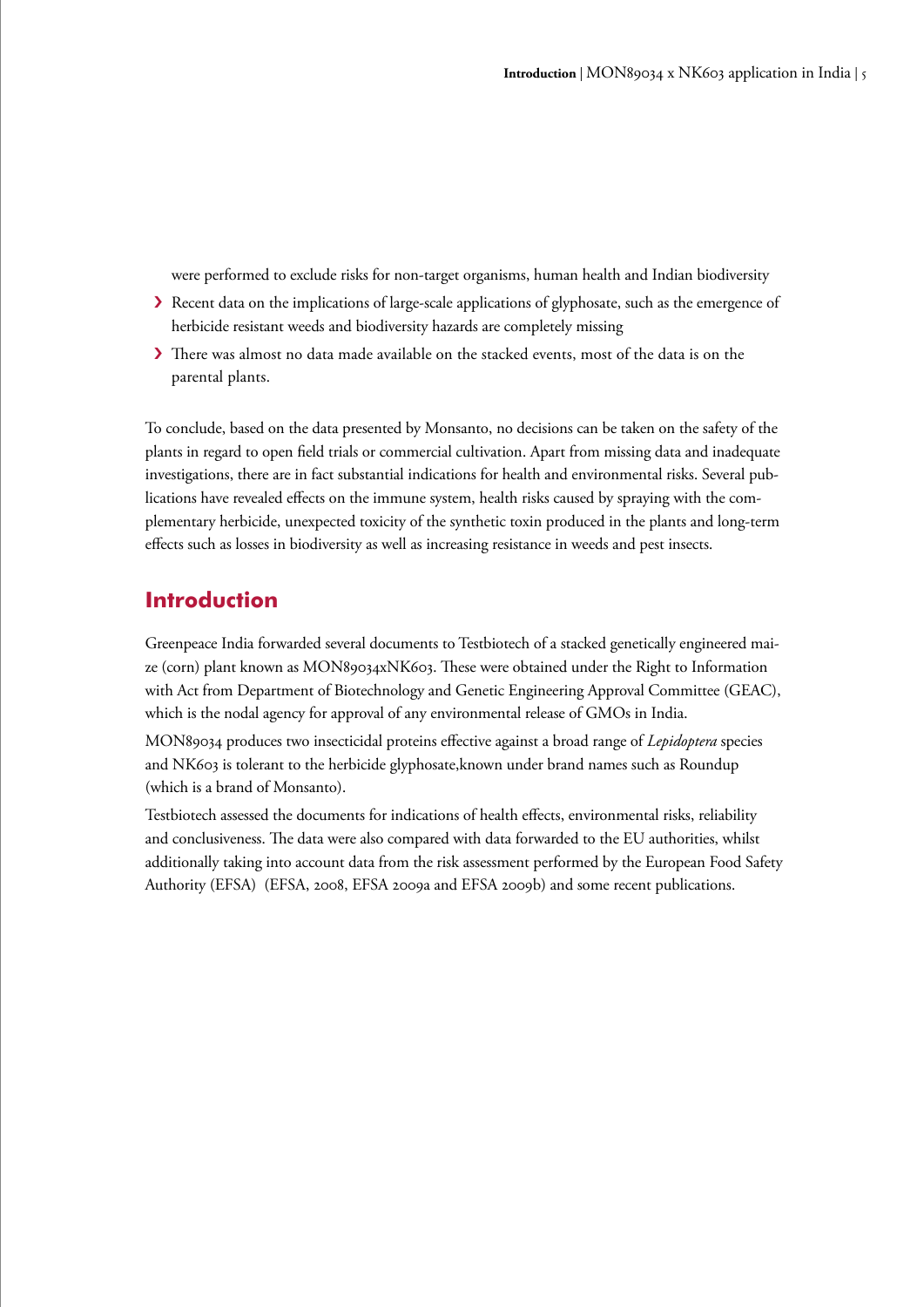# <span id="page-5-0"></span>**1. Technical description**

Maize MON89034xNK603 was created by crossing two genetically engineered plants, NK603 and MON80934. Several hybrid varieties were produced based on this cross-breeding.

Maize MON89034 was transformed by *Agrobacterium tumefaciens*-mediated gene transfer. Maize MON89034 contains two insecticidal toxins, Cry1A.105 and Cry2Ab2:

- › Cry1A.105 protein is a chimeric, synthetic toxin. It has some similarities with three different toxins originating from *Bacillus thuringiensis* (Cry1Ac, Cry1F, Cry1Ab), but does not have a true homology in nature.
- › Cry2Ab2 is a modified variant of the wild-type Cry2Ab2 protein isolated from *Bacillus thuringiensis.* The Cry1A.105 protein is driven by a promoter from the cauliflower mosaic virus (CaMV) 35S RNA with a duplicated enhancer region. The expression of the Cry2Ab2 protein is under control of the 35S promoter from the figwort mosaic virus and contains further parts of foreign DNA. The DNA constructs also contains DNA from wheat and rice.

Maize NK603 was produced by particle bombardment and contains the DNA for expressing two versions of the EPSPS enzyme (CP4 EPSPS and CP4 EPSPS L214P). The DNA is under control of a 35S CaMV cauliflower mosaic virus promoter and a rice actin promoter. The nos-terminator is used to stop gene activity at the downstream end of the DNA construct.

## **2. Overview of the data submitted**

Greenpeace India provided Testbiotech with several documents. The list of studies below, are part of the dossier that was forwarded by the US company Monsanto, to the Indian authorities for the risk assessment of genetically engineered maize MON89034xNK603. The documents were made available on the Indian government's website www.igmoris.nic.in. Some further documents were accessed via the Right to Information law in India.

### **2.1 MON89034**

### **The list of relevant documents submitted by Monsanto to the Indian authorities can be summarised as follows:**

- › One unpublished study on molecular characterisation: Rice *et al.*, 2006
- › One unpublished study on compositional analysis of the plants: Reynolds *et al.*, 2006
- › Four unpublished studies on allergenic risks and / or toxicological risks (database comparison): McClain & Knupp, 2008 (Cry1A.105); Knupp & McClain 2008 (Cry2Ab2); McClain & Silvanovich, 2006a (Cry1A.105); McClain & Silvanovich, 2006b (Cry2Ab2)
- › Two unpublished studies on protein digestibility: Kapadia & Rice, 2005 (Cry1A.105) and Kapadia & Rice, 2006 (Cry2Ab2)
- › One unpublished study on heat stability: Goley & Thorp, 2005
- › One published study on compositional analysis of the plants: Drury *et al.*, 2008
- > A report originally presented by Monsanto to the US authorities (compiled by Gao, 2006) with data on molecular characteristics, genetic stability, expression levels of the additional enzyme, phe-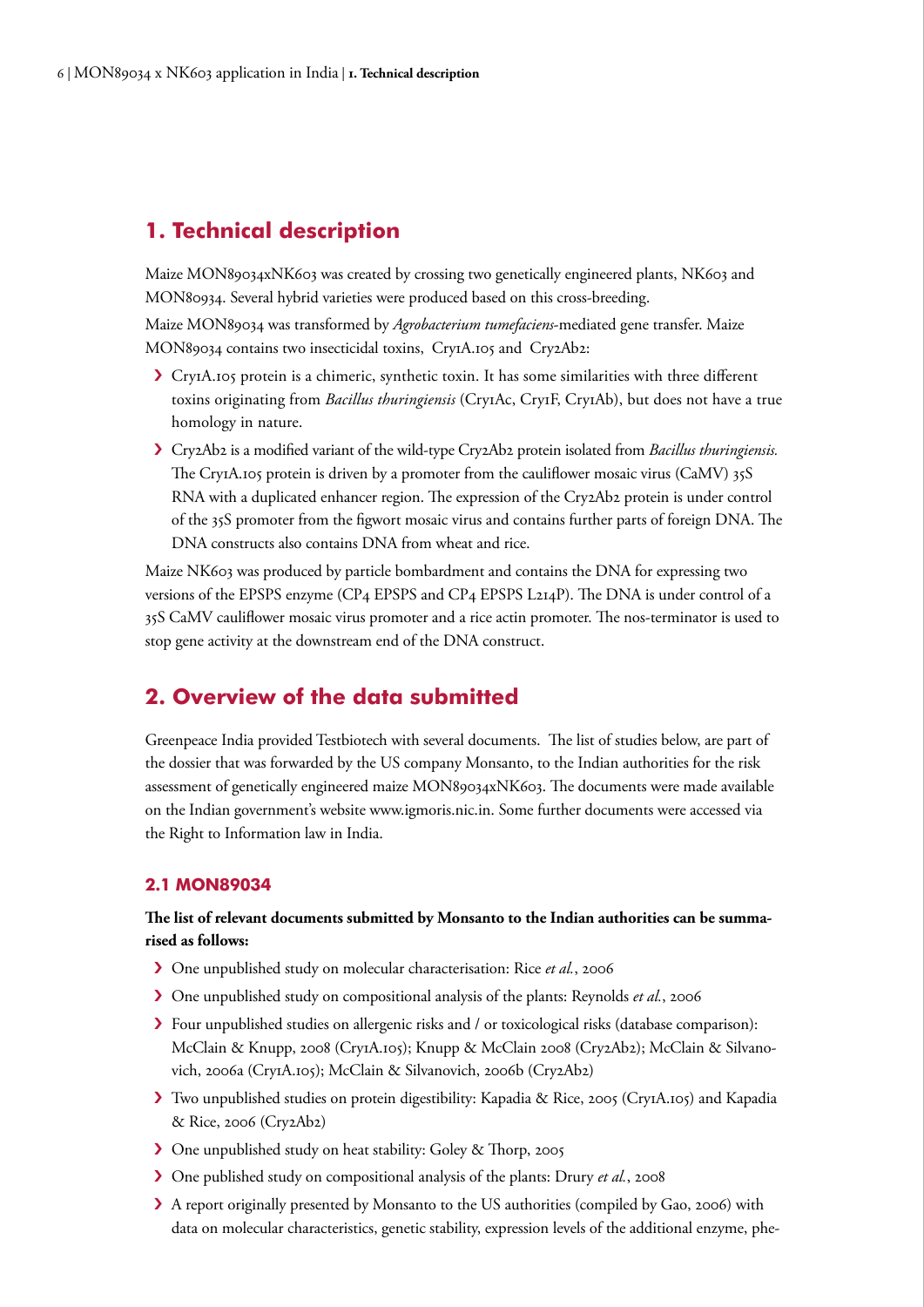<span id="page-6-0"></span>notypic, agronomic, ecological interactions, compositional analysis, acute toxicity of the toxins, environmental impact and agronomic practices

> An application for field trials in India (Monsanto, 2008 and Monsanto, 2011a). Testbiotech is not aware of any published results. This application for field trials with MON89034x NK603 (Monsanto 2008) also provides some expression data for the Bt toxins in MON89034 and a preliminary efficacy study on maize stem borer *(Chilo partellus)*

### **2.2 NK603**

## **The list of relevant documents forwarded by Monsanto to the Indian authorities can be summarised as follows:**

- › Two unpublished studies on molecular characterisation: Deng *et al.*, 1999; Astwood *et al.*, 2001
- › One unpublished study on genetic stability: Hillyard *et al.,* 2000
- › One unpublished study on compositional analysis of the plants and expression of the transferred DNA construct in the plants: Sidhu & Ledesma, 2002
- > Three unpublished studies on allergenic risks (database comparison and digestibility of the enzyme): McCoy *et al.*, 2002; McLain & Silvanovich 2007; Leach *et al.*, 2002
- › Three unpublished studies on toxicity (database comparison of the EPSPS enzyme with known toxins and the heat stability of the protein): McCoy *et al.*, 2002; McCoy & Silvanovich, 2003; Holleschak *et al.*, 2002
- › One published study on molecular characterisation and genetic stability: Heck *et al.*, 2005
- › One published study on compositional analysis of the plants: Ridley *et al.*, 2002
- › Two published publications on agronomic performance: Thomas *et al.*, 2004 and Heck *et al.*, 2005
- › Two published studies deal with feeding studies to investigate toxicity: Harrison *et al.*, 1996; Hammond *et al.*, 2004
- › Five published nutritional feeding studies (including rats, cattle and poultry): Chrenkova *et al.*, 2002; Ipharraguerre *et al.*, 2003; Erickson *et al.*, 2003; Taylor *et al.*, 2003; Grant *et al.*, 2003
- › One published study on identification of the plants by PCR test: Nielsen *et al.*, 2004
- › A report originally presented by Monsanto to the US authorities (Croon *et al.*, 2000) with data on molecular characteristics, genetic stability, expression levels of the additional enzyme, data on pest infestation, agronomic performance and weed resistance
- › An application for field trials in India including an experimental protocol for the field trials (Monsanto 2011b). Testbiotech is not aware of any published results.

### **2.3 MON89034xNK603**

Out of all the documents forwarded by Monsanto to the Indian government only one was made available to Testbiotech on the stacked event; one nutritional feeding study on poultry with MON89034xNK603: Taylor *et al.*, 2007.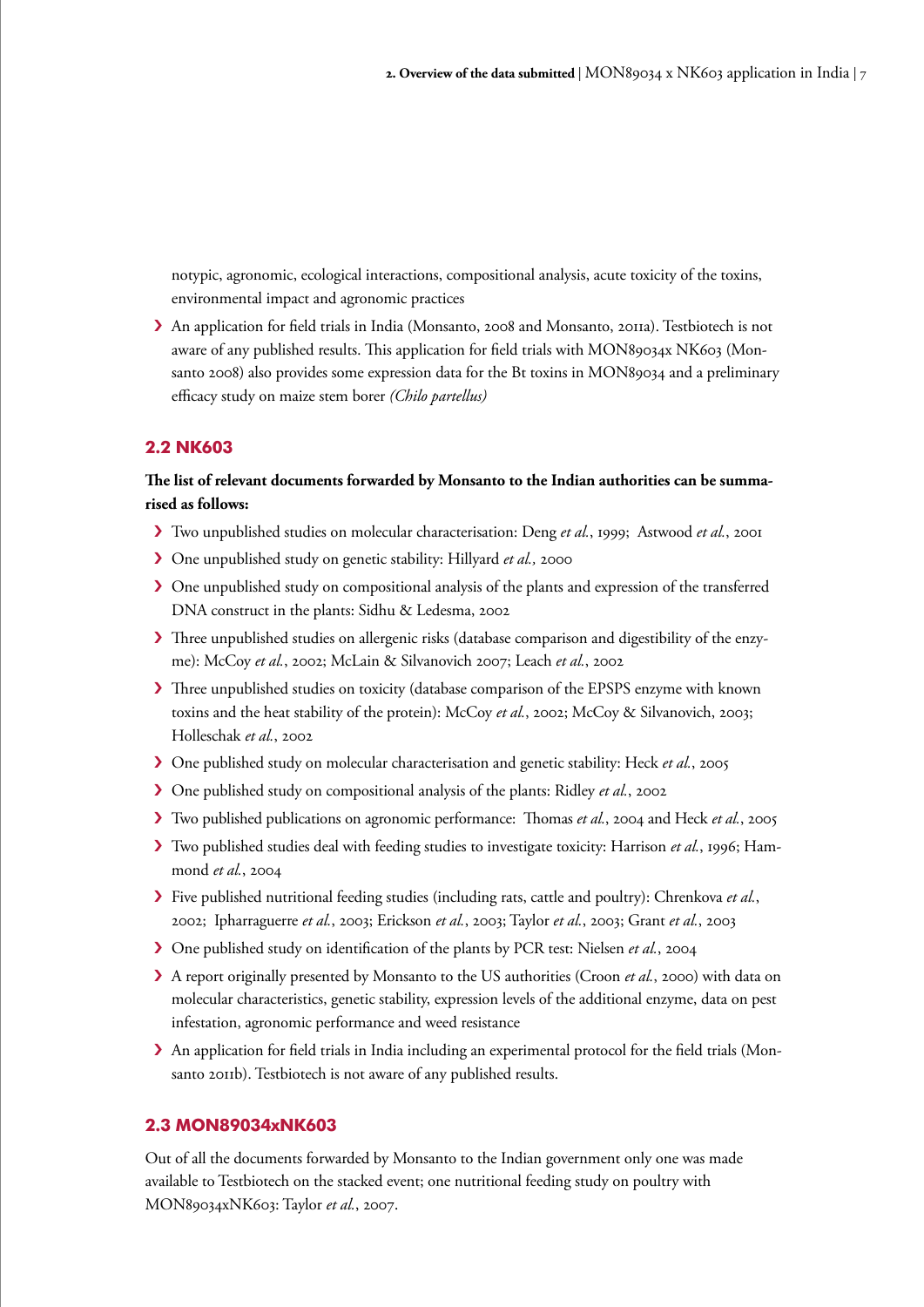# <span id="page-7-0"></span>**3. A brief analysis of general data**

Below is an analysis of the documents on molecular characterisation, genetic stability, expression of the gene construct, compositional analysis and agronomic performance.

### **3.1 MON89034**

### **Molecular characterisation**

Monsanto compiled and presented the data (Rice *et al.*, 2006; Gao, 2006), none of which were submitted to any external quality control.

The data as submitted shows some unintended changes in the inserted DNA construct. There is a change in the structure of the promotor stemming from the cauliflower mosaic virus. This promotor derived from a virus is known to overlap with parts of a DNA, which codes for a viral protein can render various unintended effects in the plants (Podevin, N. & du Jardin P., 2012). These recent findings require a detailed comparison of the relevant data.

Newer technologies to investigate the transcriptome, the proteome and the metabolome were not applied, so that important information at the molecular level and on the impact of the transgene on the activity of the plant's endogenous genes is missing.

#### **Expression of the transferred DNA construct**

Expression data from field trials in the US (Gao, 2006) and from greenhouse trials in India (Monsanto 2008) were submitted to the Indian authorities. This data was not subjected to independent quality control. In particular, the data generated in India are of poor quality, there is no raw data and no indication of the true range of variability; none of the data presented are on expression rates in the grain; there is only a low number of samples; none of the responsible researchers are named etc.

There are, moreover, huge differences between the data from India and that from the US. For example, in the US the mean value for Cry1A.105 in leaf is given as 72-520 µg/g (dry weight) whilst the data from India indicates 22-164 µg/g (dry weight). These differences could be explained by greenhouse conditions in India. However, data from field trials in Argentina (Hartman *et al.*, 2006) that were (as far as we know) not forwarded to the Indian authorities, show substantial differences compared to both the US and Indian data. Data on plant tissue such as leaf are relevant for the usage of the crop as animal feed.

The level of the toxin in the grain is much lower than in the leaf, but data from the US and Argentina also show substantial differences for Bt content in grain. For example, the range of data on Cry1A.105 from the US (4,7-7,0 µg/g, dry weight) and Argentina (1,9-3,2 µg/g, dry weight) do not even overlap. As already stated, there is no data on Bt content in the grain produced in India.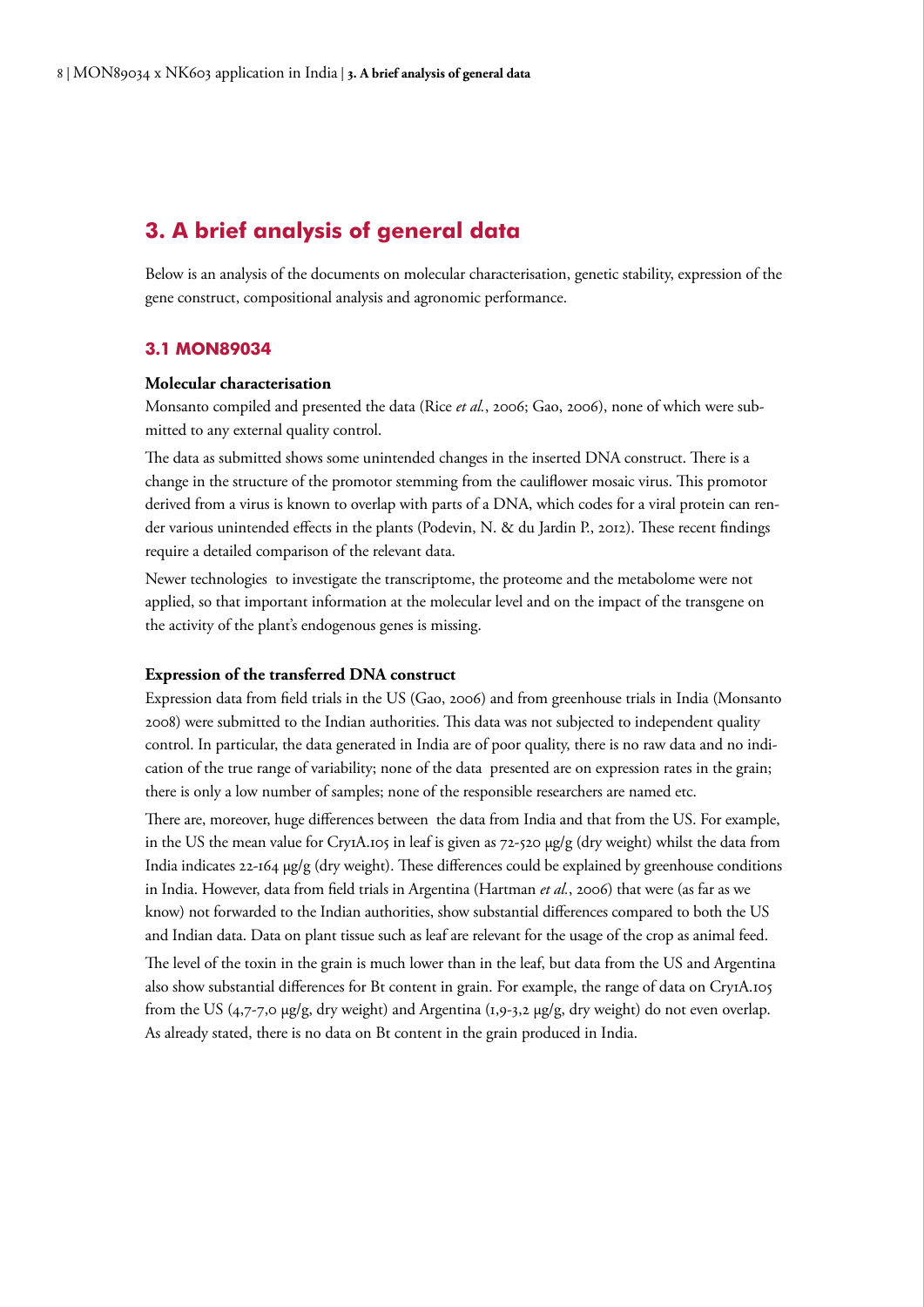<span id="page-8-0"></span>**Table1:** Comparison of Cry1A.105 and Cry2Ab2 expression data from MON89034 in overseason leaf (OSL) from trials in the US and Argentina and in whorl leaf from trials in India dry weight, µg/g. Source: Data from Monsanto (Gao, 2006; Hartmann et al., 2006; Monsanto 2008).

|                  | U.S.A.2005             |                  | Argentina 2004 |         | India 2008             |          |
|------------------|------------------------|------------------|----------------|---------|------------------------|----------|
|                  |                        | $Cry-$           |                |         |                        |          |
|                  | Cry <sub>1</sub> A.105 | 2Ab <sub>2</sub> | CryIA.IO5      | Cry2Ab2 | Cry <sub>1</sub> A.105 | Cry2Ab2  |
| Range            | 27-850                 | $48 - 270$       | $60 - 350$     | 64-470  | ς                      | ?        |
| Mean             | $72 - 520$             | 130-180          | $160 - 260$    | 120-270 | $22 - 164$             | $51-360$ |
| Max Bt content   |                        |                  |                |         |                        |          |
| per              |                        |                  |                |         |                        |          |
| varieties tested |                        |                  |                |         |                        |          |
| (range of data)  | <b>II20</b>            |                  | 820            |         | خ:<br>`                |          |

Altogether, there is a great deal of uncertainty about the true range of expression levels of the Bt proteins in the plants. Several more investigations are needed to gather sufficient data on the expression levels in different varieties and under various environmental conditions, since this is known to impact the Bt content in the plants (Then & Lorch, 2008).

Furthermore, there were no evaluation trials involving several laboratories to establish reliable and comparable protocols for measuring the content of the Bt proteins in the plants. The evaluation of methods is necessary to produce reliable results since even small changes in the protocol in the ELISA tests can produce very different results (Szecaks *et al.*, 2012).

Without reliable data on the expression levels, no conclusions can be drawn on the safety of the products derived from the plants.

## **Compositional analysis**

Monsanto conducted the studies on compositional analysis (Gao, 2006; Reynolds *et al.*, 2006; Drury *et al.*, 2008). The investigations show a broad range of significant differences between the genetically engineered plants and the isogenic lines (comparators). However, none of these differences were investigated in detail. Instead, "historical data" i.e. data from various sources not linked to the actual field trials were used for further comparison. This only served to introduce statistical noise into the data making it impossible to draw proper conclusions on the safety of MON89034. The ILSI (International Life Sciences Institute) database, known to be unreliable, was used for comparison with historical data. As John Perry, Chair of the GMO Panel at the European Food Safety Authority (EFSA), explained in a public hearing<sup>1</sup>:

*"I think we're in a situation where we would be unwise at the present time (maybe in the future this will be different), but at the present time we can't trust the ILSI database. There is not sufficient environmen-*

<sup>1</sup> Observations of Mr. Joseph Perry, Vice-Chair, at EFSA's consultative workshop on its draft guidance for the selection of Genetically Modified (GM) plant comparators, held in Brussels on 31 March 2011, http://www.efsa.europa.eu/en/events/event/gmo110331.htm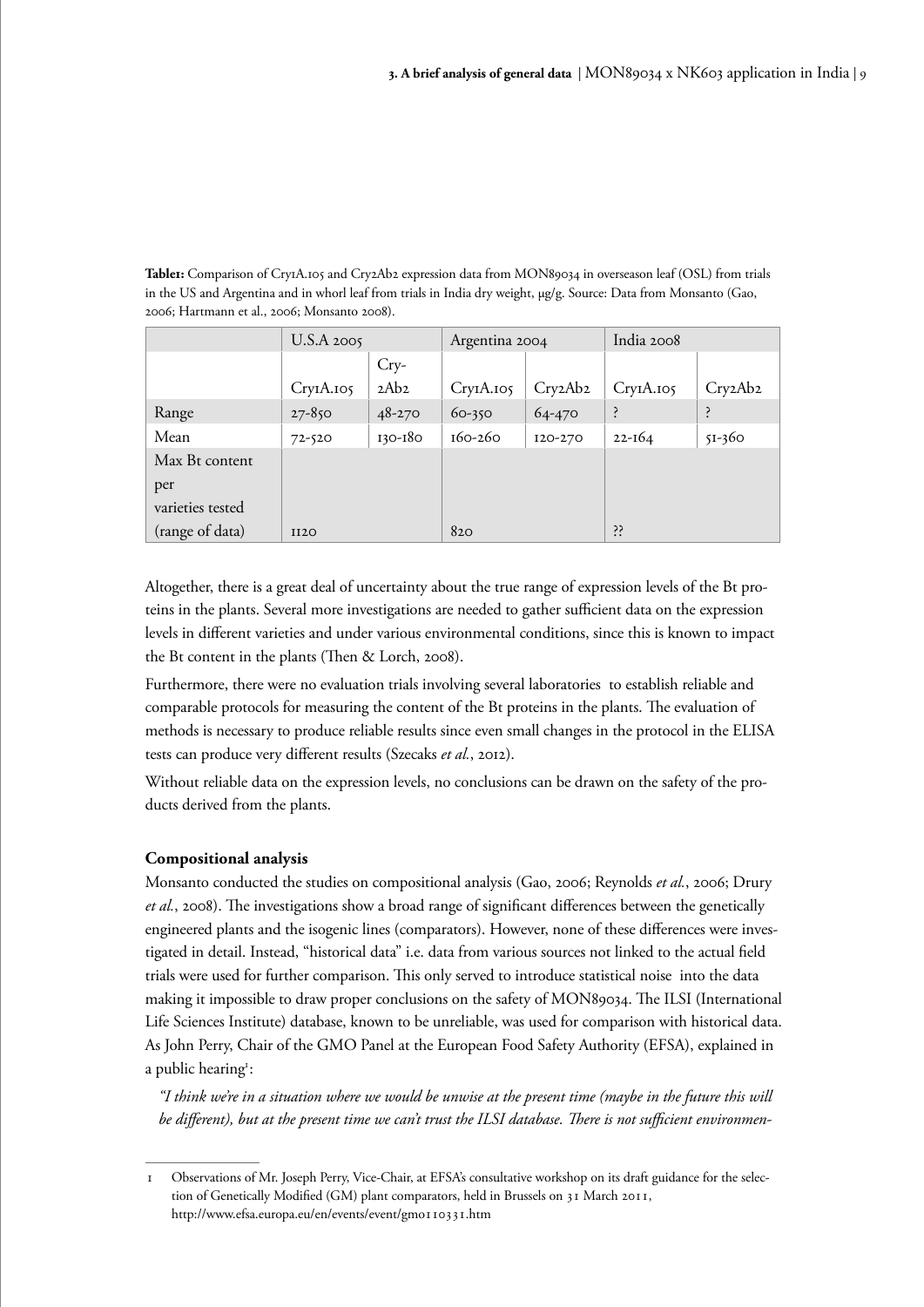<span id="page-9-0"></span>*tal information from where these trials were done and that's why we insist that the commercial reference variety should be planted simultaneously with the GM and the non-GM. Otherwise I think we are in an unsafe situation and I would worry that the limits would be too wide."*

Consequently, all comparisons to these historical data should be excluded from the risk assessment. Further, Monsanto uses phrases such as "biological relevance" which in themselves indicate some limits in the interpretation of significant differences in the data. As a result, a lot of uncertainties remain regarding the compositional analysis of MON89034.

It is known from several publications that genetically engineered plants can react differently to plants derived from conventional breeding (see for example Meyer *et al.*, 1992; Gertz *et al.*, 1999; Matthews *et al.*, 2005; Zeller *et al.*, 2010). Maize growing regions in India such as Uttar Pradesh, which is semihumid to arid<sup>2</sup>, and Karnataka, which is semi-arid to dry sub-humid<sup>3</sup> have a broad range of extreme climatic conditions that might become even more extreme with ongoing climate change.

A test with MON89034 using controlled conditions in climate chambers including exposure to various biotic or abiotic stressors should be the starting point to find out in more detail about the plants' reactions under changing environmental conditions with regard to compositional analysis, agronomic performance, expression of the Bt proteins and genetic stability.

#### **Agronomic performance**

Gao (2006) includes some data on agronomical performance such as plant growth and development, yield, plant and ear morphology, plant health and pest susceptibility. Monsanto conducted the investigations under US agricultural conditions.

The data show several significant differences between the MON89034 and its comparators. However, these differences were not investigated in detail. Instead, the investigators used "historical data" that have nothing to do with the MON89034 maize. This once more only served to introduce statistical noise into the interpretation of the data, thereby preventing proper conclusions from being drawn on the safety and comparability of MON89034 with its comparators.

Much more investigation is necessary to assess the impact of environmental factors on the plant's components, and to find out what differences actually exist and how they should be interpreted. For this purpose, investigations should be conducted under contained and defined environmental conditions including various biotic or abiotic stressors. In open field trials it is hardly possible to identify the real impact of the various environmental conditions without having some reliable data from a 'stress test' under defined conditions already. Thus a proper *"*step by step*"* procedure should be applied.

<sup>2</sup> http://dacnet.nic.in/farmer/new/dac/AgroClimaticZones.asp?SCod=20

<sup>3</sup> http://dacnet.nic.in/farmer/new/dac/AgroClimaticZones.asp?SCod=08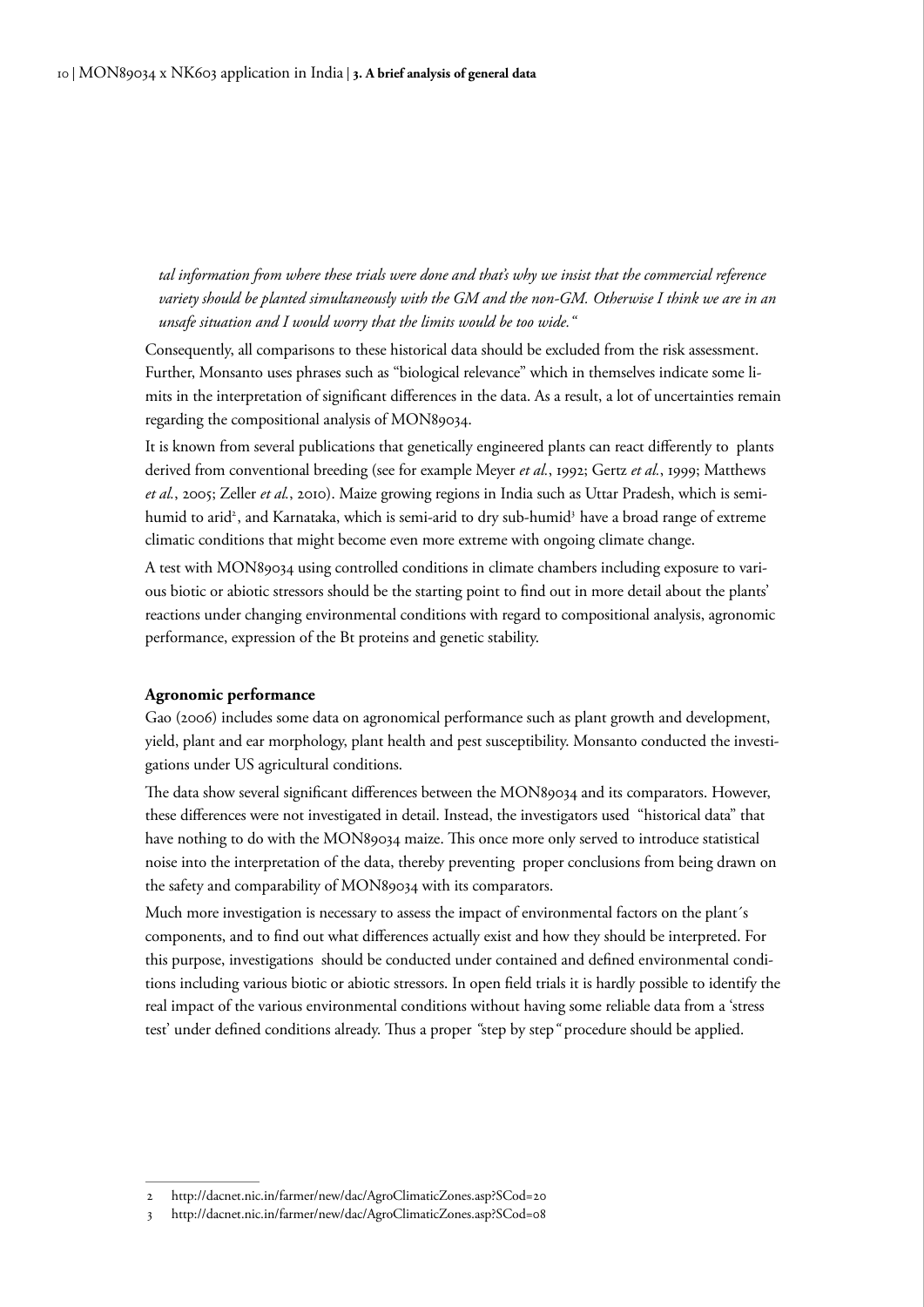## <span id="page-10-0"></span>**3.2 NK603**

#### **Molecular characterisation**

Some of the data submitted show unintended changes in the inserted DNA construct. Unintended side effects at the molecular level are concomitant with particle bombardment (ballistic acceleration of particles carrying the additional DNA) Such technical flaws should be a reason to request a set of updated data, using appropriate technologies to investigate the transcriptome, the proteome and the metabolome.

The data as submitted are outdated. None of the studies presented in this context (Deng *et al.*, 1999; Croon *et al.*, 2000; Astwood *et al.*, 2001; Heck *et al.*, 2005) were conducted independently of Monsanto. Only Heck *et al.* (2005) is a fully published paper. Deng *et al.* (1999), Croon *et al.* (2000) and Astwood *et al.*, (2001) were not subject to any external quality control.

As more recent research shows, the nos-terminator meant to stop the biological activity of the inserted DNA construct does not work properly. More detailed analysis shows that a fusion RNA is produced (read through transcript) from the inserted DNA and the neighbouring endogene DNA of the plant. As EFSA says, 2009:

*"(…) the data did demonstrate that an RNA species could be detected that likely initiated in the promoter of the NK603 insert and proceeded through the nos 3' transcriptional termination sequence continuing into the maize genomic DNA flanking the 3' end of the insert."* 

EFSA assumes that only very low levels of the unintended RNA is produced and that the polypeptides being produced are unlikely to be toxic or allergenic. However, Zhang et al. (2011) showed that via consumption short pieces of RNA can be transferred from the plant to mammalian cells and can interact with the cell regulation. Thus, risk assessment of NK603 should also include this issue. There should also be a request for independent studies investigating the transcriptome, the proteome and the metabolome.

In conclusion, the data submitted are not independent, not comprehensive and outdated. The plants suffer from technical deficiencies such as unintended changes in the structure of the DNA, a dysfunctional nos-terminator and unintended readthrough RNA. Furthermore, the promotor derived from cauliflower mosaic virus is known to overlap with parts of a DNA which codes for a viral protein that can render various unintended effects in the plants (Podevin, N. & du Jardin P., 2012). These recent findings require a detailed comparison of the relevant data.

### **Expression of the transferred DNA construct**

Sidhu & Ledesma (2002) and Croon *et al.* (2000) both present identical data from field trials in the US conducted in 1998. The results show a content around 25 µg/g fresh weight (fw) in forage and 11  $\mu$ g/g fw in kernels. Monsanto carried out these studies but there were no independent measurements to confirm a certain range of DNA expression. No data on dry weight were given, which are used in many other trials, so that the data cannot be compared easily.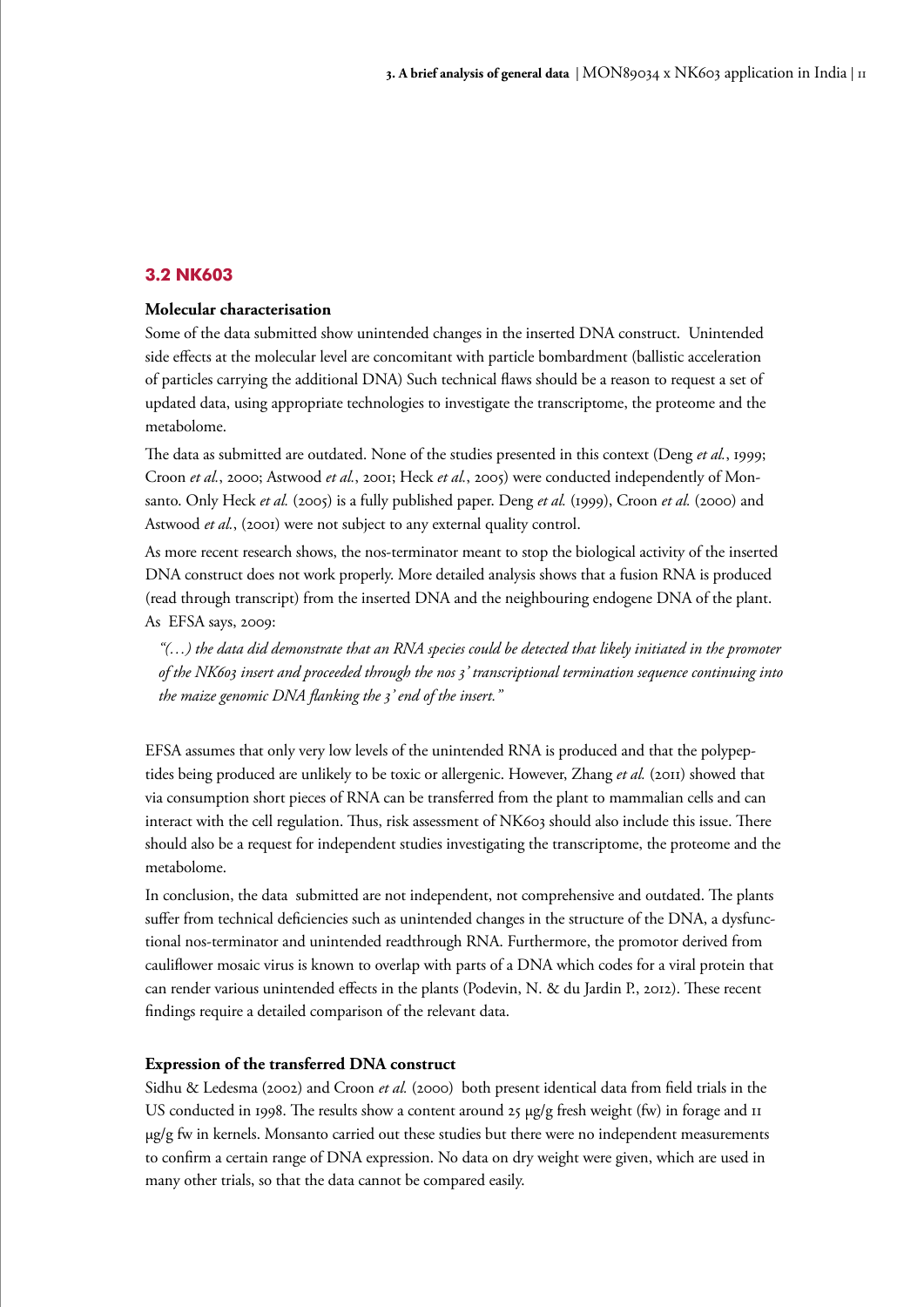<span id="page-11-0"></span>Furthermore, no testing was carried out with the involvement of other laboratories – which would be necessary to establish reliable and reproducible protocols for measuring the content of the EPSPS enzymes as produced in the plants. Such evaluated testing methods are indispensible for generating reliable results since it is known that small changes in protocol when carrying out ELISA tests can render highly different results.

Furthermore, climatic conditions or varietal effects in the plants can play a significant role in the expression of the DNA constructs. As the data show, a much higher content of the EPSPS enzyme were reported in other trials. For example, data reported by Heck *et al.*, 2005, show a much broader variation than reported by Sidhu & Ledesma (2002). Also data forwarded to EFSA (2009) differs substantially from that of Sidhu & Ledesma (2002):

*"In maize forage, the mean CP4 EPSPS protein levels from the four different field sites in Europe were as follows: 44.2 μg/g fw (fresh weight) (site 1, Southern France), 45.7 μg/g fw (site 2, Southern France), 43.6 μg/g fw (site 3, Northern France), and 60.9 μg/g fw (site 4, Italy). The overall mean CP4 EPSPS protein level in maize forage across all four sites was 48.6 μg/g fw. In maize grain, the respective values for the 4 sites were 13.2 μg/g fw, 12.7 μg/g fw, 2.2 μg/g fw and 5.5 μg/g fw. The overall mean CP4 EPSPS protein level in maize grain across all four sites was 8.4 μg/g fw."* 

Much more investigation is necessary to assess the impact of environmental factors on the expression of the additional gene construct. For this purpose, investigations should be conducted under contained and defined environmental conditions including various biotic or abiotic stressors.

#### **Compositional analysis**

All the studies on compositional analysis (Sidhu & Ledesma, 2002; Ridley *et al.*, 2002; Croon *et al.*, 2000) were conducted with the involvement of Monsanto. Only one study was published (Ridley *et al.*, 2002), and the Sidhu & Ledesma (2002) study is not even fully in line with GLP (Good Laboratory Practice) standards as required in the US.

The investigations show a broad range of significant differences between the genetically engineered plants and the isogenic lines. However, none of these differences were investigated in detail. Instead, "historical data" that have nothing to do with the NK603 maize, were applied. This mainly served to introduce statistical noise and prevent any proper conclusions from being drawn on the safety of NK603.

References to interpretations such as "biological relevance" indicate real limitations in the interpretation of significant differences in the data. Thus, there is still a lot of uncertainty in the compositional analysis of NK603.

Many more investigations are necessary to understand the impact of environmental factors on the plant´s components and to find out what differences actually exist and how they should be interpreted (see points under MON89034). For this purpose, it is essential to carry out investigations under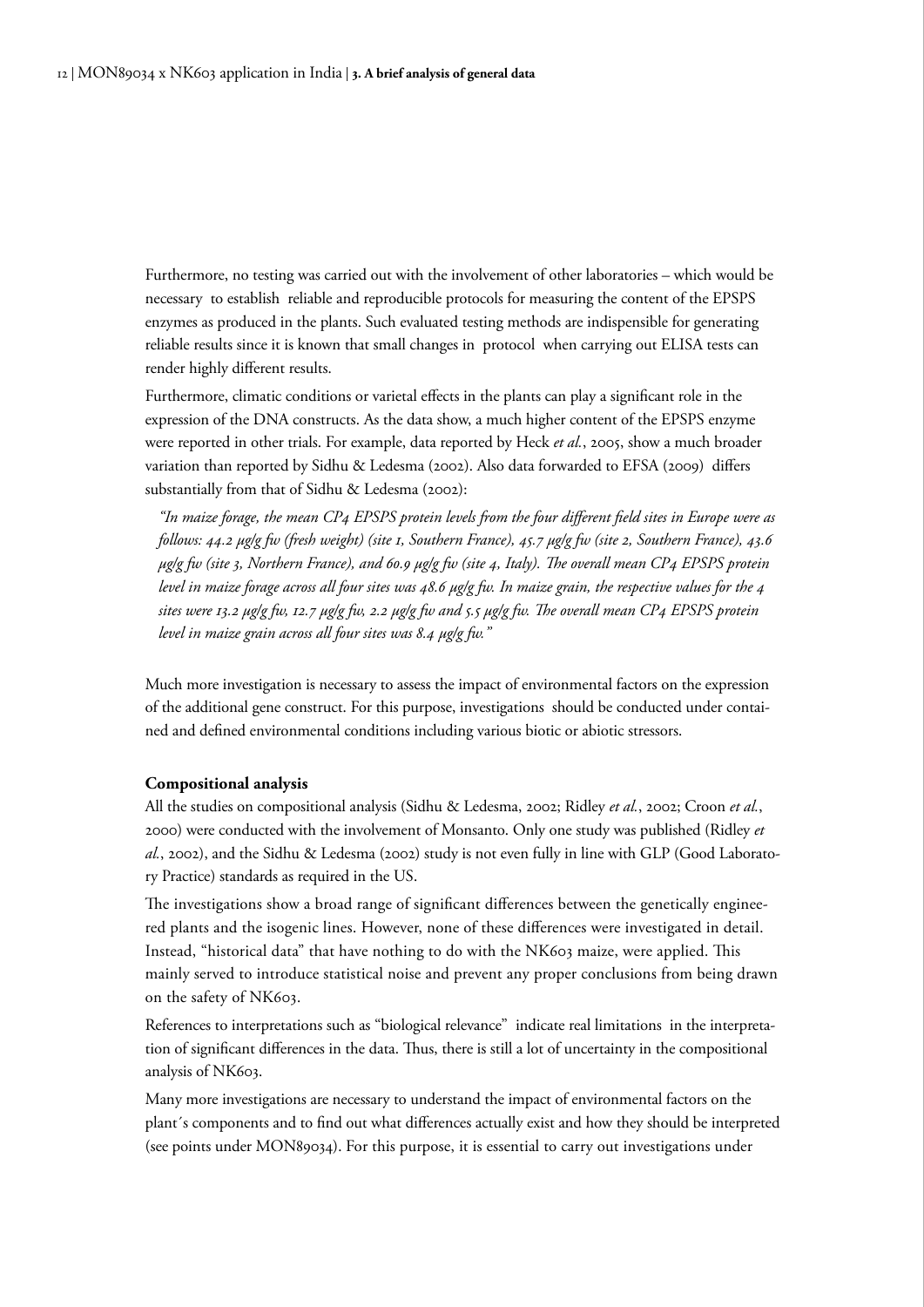<span id="page-12-0"></span>contained and defined environmental conditions including various biotic or abiotic stressors (similar like a 'stress test'). Further, there should be a comparison between the sprayed and the non-sprayed genetically engineered plants since the metabolism of the herbicide can also impact plants composition.

#### **Agronomic performance**

Croon *et al.*, (2000) Heck *et al.* (2005) report some data on agronomical performance such as plant growth and development, yield, plant and ear morphology, plant health and pest susceptibility. The investigations were conducted with the involvement of Monsanto.

It appears that no raw data from these investigations were submitted to the Indian authorities, so the only source of evaluation of this issue is a table with some results in Heck *et al.*, (2005) and Croon *et al.* (2000). The data are not coherent, since Croon *et al.* (2000) report significant differences between the NK603 and its isogenic line that are not mentioned by Heck *et al.*, 2005. Further, Thomas *et al.*, (2004) which seems to be one of the very rare independent publications on NK603 that were forwarded to the Indian authorities, reports a reduced viability and a reduced amount of pollen if the plants were sprayed with glyphosate. Contrary to these findings Heck *et al.*, (2005) claim that there is no difference in pollen shed.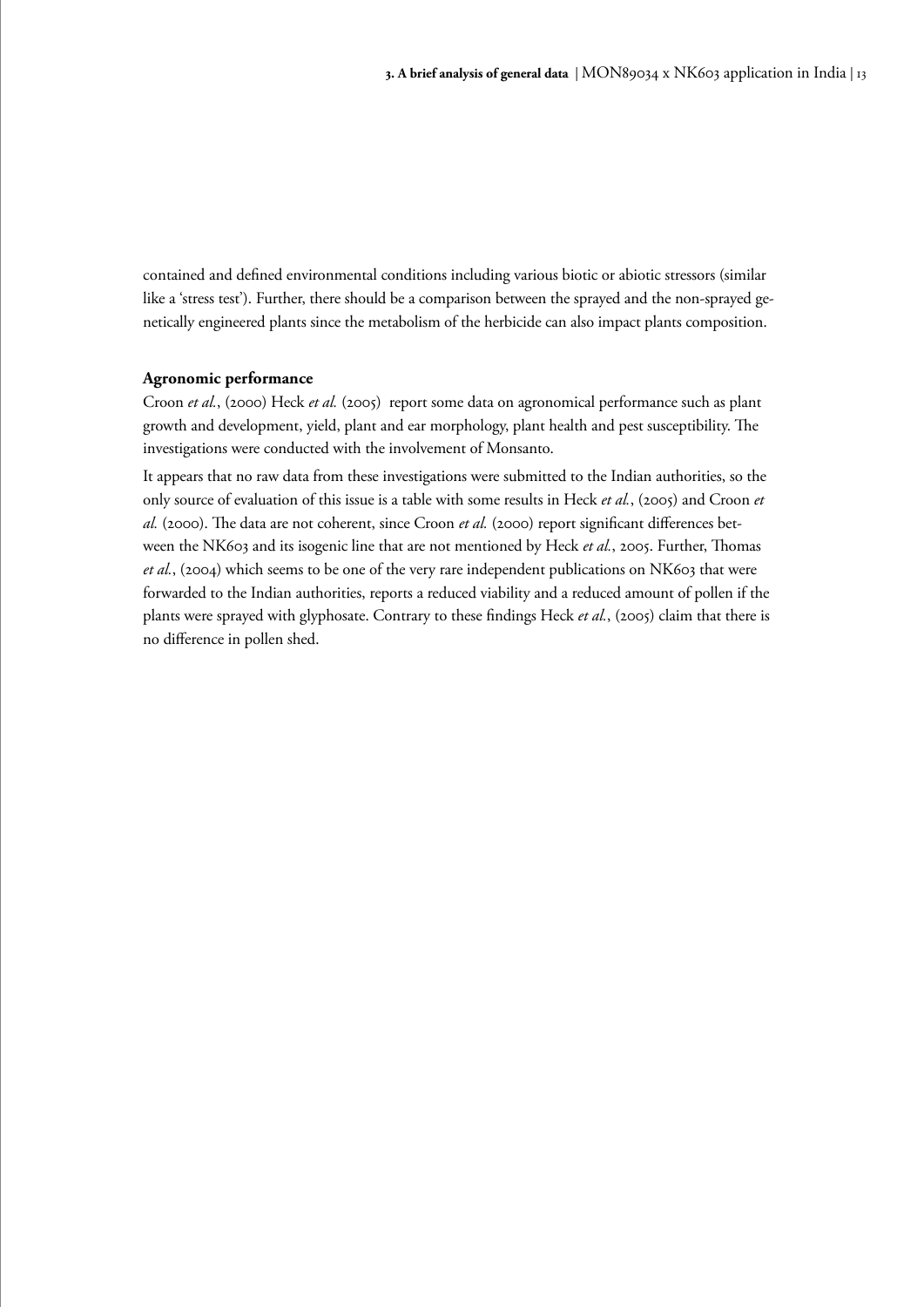## <span id="page-13-0"></span>**4. Health risks**

Below is an analysis of the documents on allergenicity, toxicity and nutrional quality.

### **4.1 Mon89034**

#### **Allergenicity**

Four studies on allergenic risks, performed by staff members of Monsanto, were presented to the Indian authorities. Two on the protein Cry1A.105 (McClain & Knupp, 2008; McClain & Silvanovich, 2006a) and two on the protein Cry2Ab2 (Knupp & McClain 2008; McClain & Silvanovich, 2006b). These studies are based on database comparisons with known allergens that showed no similarity.

However, there was no study to investigate adjuvant effects. There are several proteins in maize that can cause allergic reactions. The newly introduced gene construct might, for example, enhance an immune response in these endogenous allergens of the plants. It is known that bacterial proteins very often elicit immune reactions. Especially Cry1Ac (which shows some similarity to Cry1A.105) is known to enhance immune reactions and able to bind to epithelial cells in the intestine of mice (Vázquez-Padrón *et al.*, 1999, Vásquez‐Padrón *et al.*, 2000). Therefore, several more detailed investigations should be conducted on potential immune reactions that could be triggered by the Bt proteins.

This concern was also raised by experts of the Norwegian authorities in the context of the market authorisation of MON89034xNK603 in the EU. (EFSA 2009c):

*"Assessment of allergenicity of the whole GM plant or crop Scientific studies, also very recent ones, have shown that the Cry1Ac protein is a potent systemic and mucosal adjuvant, which is an enhancer of immune responses. The GMO Panel of the Norwegian Scientific Committee for Food Safety find it difficult, based on the available data, to assess whether kernels from maize MON89034 may cause more allergenic reactions than food and feed from unmodified kernels. As the different Cry proteins are closely related, and in view of the experimental studies in mice, the GMO Panel finds that the likelihood of an increase in allergenic activity due to Cry1A.105 and Cry2Ab2 protein in food and feed from maize MON89034 cannot be excluded."* 

Further, the isolated proteins were subject to digestibility tests in a pepsin digestion assay (Kapadia & Rice, 2005, on Cry1A.105 and Kapadia & Rice, 2006, on Cry2Ab2). As a result, the Cry proteins are thought to be degraded rapidly in the gastrointestinal tract. However, these tests do not allow assessment of digestion of the protein under realistic conditions when mixed with other compounds in food and feed. For example, feeding studies with pigs conducted by Chowdhury *et al.* (2003) as well as Walsh *et al.* (2011) found that Cry1A proteins can frequently be found in the colon of pigs. Thus, the Cry1A proteins can show much higher stability in monogastric species than predicted by current in vitro digestion experiments. These findings underline the need for more detailed investigations on MON89034 and the digestibility of the Cry proteins under realistic conditions.

There are already several studies showing that genetically engineered plants producing Cry proteins interact with the immune system in vertebrates. Such examples include fish (Sagstad *et al.*, 2007), pigs (Walsh *et al.*, 2011), mice (Finamore *et al.*, 2008), and rats (Kroghsbo *et al.*, 2008, Gallagher, 2010). Again, this highlights the need for immunological studies to assess the health risks in detail.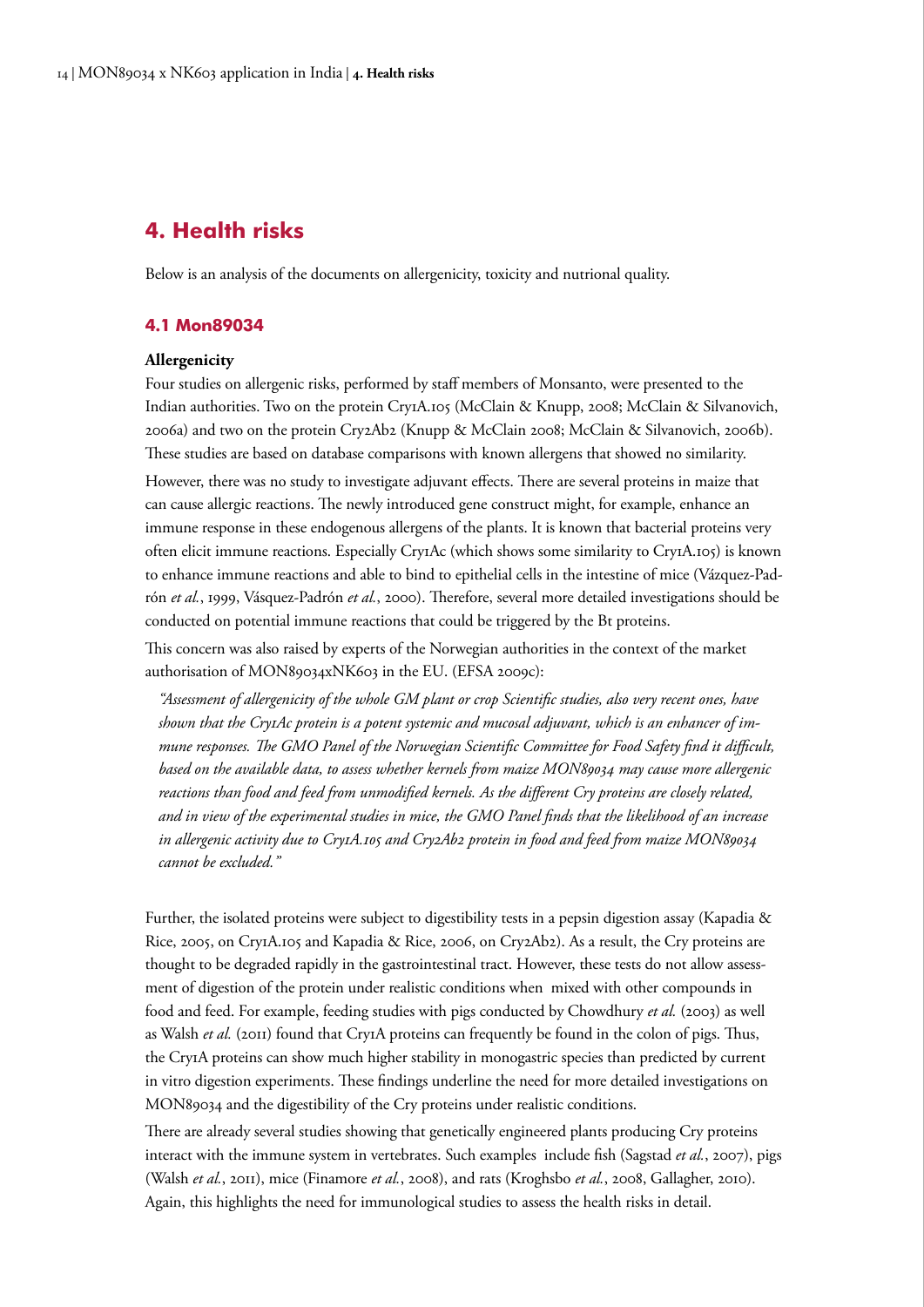#### <span id="page-14-0"></span>**Toxicity**

MON89034 produces two different insecticidal toxins. Cry1A.105 has never been used before – it is a newly synthesised toxin that has no variants in nature. Cry2Ab2 has previously been used in Bt cotton, but – as far as we know – not in plants that are mainly used for food and feed production.

Toxicity testing (in relation to human health and the environment) of MON89034 has to follow a specific strategy. There must be investigations not only on the toxicity of the single proteins, but also on the toxicity of the combined toxins.

In general, the mode of action of Bt toxins is not fully understood. It is a controversially debated issue (Pigott & Ellar, 2007; Then, 2010). Strict selectivity of the Bt toxins in most cases is not shown by empirical evidence and more recent research, shows that there are mechanisms that might cause toxicity in other species and even in mammals (Soberon *et al.*, 2009). Thus, risks for human health cannot be excluded by assumptions or considerations but only by empirical testing before market authorisation. Each Cry protein has its own specific way of interacting with the target organism. As Gao (2006) describes it:

*"The mechanism of insecticidal activity or mode of action of Cry proteins consists of a number of steps e.g. solubilisation, activation, receptor binding, oligomerisation, and pore formation (...). There are important differences in each step of the mode of action, which influences the interactions of these proteins with susceptible insects without qualitatively influencing their host range. Several lines of evidence establish that Cry1A.105 and Cry2Ab2 have important differences in their mode of actions, particularly in the way in which they bind to the lepidopteran midgut. These proteins have different primary structures, share only 14% of amino acid sequence identity, and bind to distinct proteins in the midgut of target species at different rates with different affinities."* 

However, the exact mode of action of the toxins was not studied in detail. Gao (2006) only very vaguely confirms essential differences between the binding mechanisms of the relevant Bt toxins:

*"Monsanto's research data indicates that there are important differences between the Cry1A.105 and Cry-2Ab2 proteins regarding their binding to the lepidopteran midgut. The data demonstrates that Cry1A.105 and Cry2Ab2 proteins bind to some unique components on European corn borer brush border membrane. They also share many common binding sites."*

But without understanding how the toxin works in detail, risk assessment is a difficult task.

There are many other open questions concerning the safety of the proteins. Some plant enzymes that diminish the digestion of proteins (protease inhibitors) can strongly enhance the toxicity of Bt toxins (Pardo Lopez *et al.*, 2009). Even the presence of very low levels of protease inhibitors can multiply the insecticidal activity of some Cry toxins. It is known that maize produces such inhibitors (Shulmina *et al.*, 1985).

Synergistic effects can become highly problematic for non-target organisms. Interactivity between the toxins or in combination with environmental toxins, bacteria, plant enzymes or pesticides can cause unexpected higher toxicity and lower selectivity (Then, 2010). These effects can impact human health as well as ecosystems.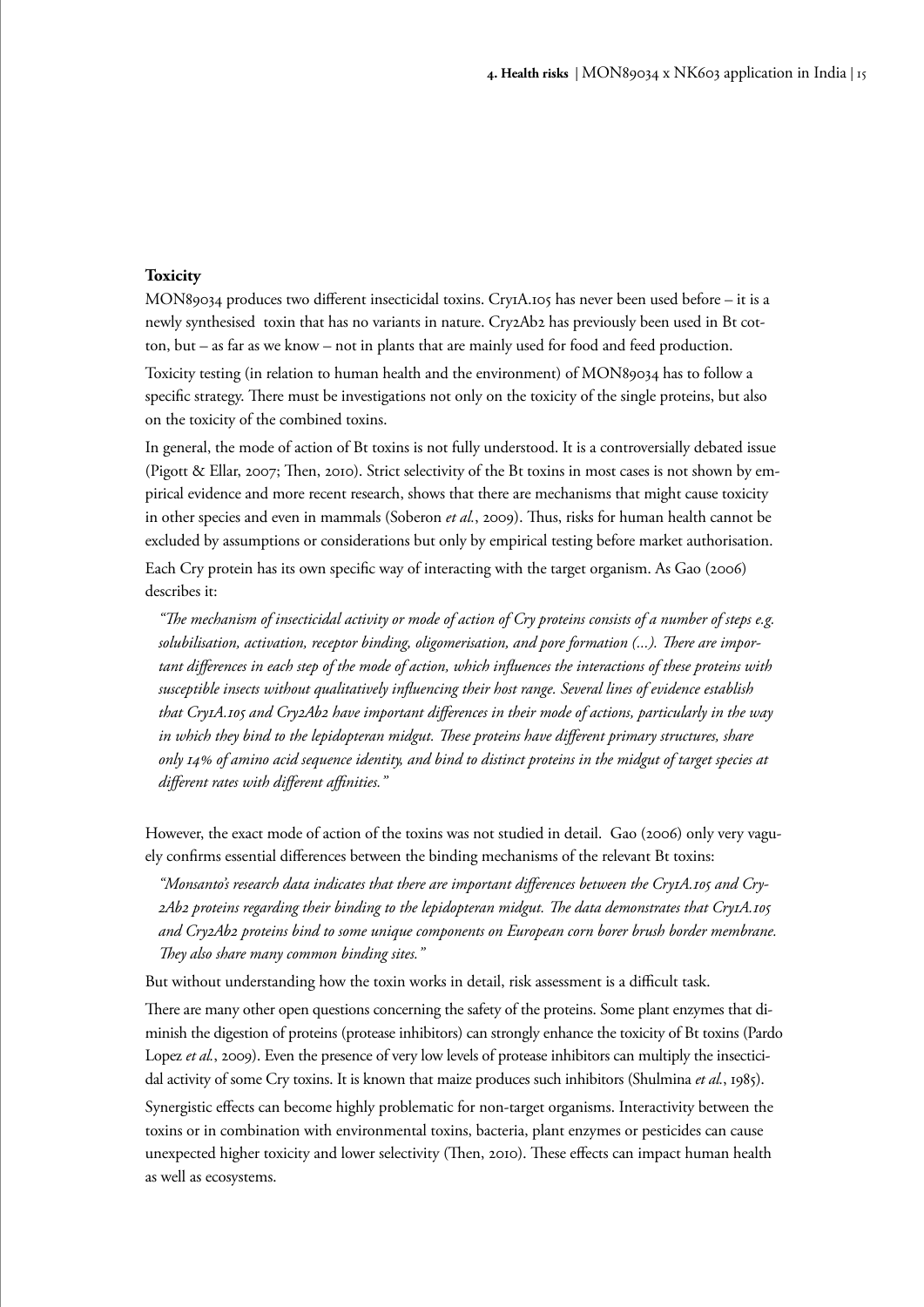As Pardo Lopez *et al.* (2009) and Pigott *et al.* (2008) show, synthetically derived and modified Bt toxins can show much higher toxicity than native proteins. Even small changes in the structure of the proteins can cause huge changes in toxicity. In the case of Cry1A.105, there is indeed evidence that toxicity is enhanced and selectivity is decreased. As a result, the toxicity of Cry1A.105 can concern a wider range of non-target organisms than is expected. As described in Monsanto´s US patent application Patent 6,326,169, Polynucleotide compositions encoding Cry1Ac/Cry1F chimeric O-endotoxins - the toxicity is changed and enhanced in an unexpected way:

*"Another aspect of the invention further demonstrates the unexpected result that certain chimeric Cry1Ab/ Cry1F proteins maintain not only the insecticidal characteristics of the parent delta -endotoxins, but also exhibit insecticidal activity which is not displayed by either the native Cry1Ab or Cry1F endotoxins."* 

These findings on unexpected changes in the toxicity of the Bt protein, which were not forwarded to the Indian authorities, show the need for much more detailed investigation into the potential effects of Bt toxins on other species and not just on insects.

Monsanto did not present a feeding study with different parts of the plant to investigate health effects. Gao (2006) only reports on a short term acute toxicity study with the isolated protein. The proteins were not fed in combination, thus synergistic effects were not investigated.

Monsanto conducted a study on the heat stability of the toxin (Goley & Thorp, 2005). But this study used very high temperatures (forced air electric oven at approximately 204°C for 20 minutes to simulate heat processing used in the commercial processing of corn grain). There are many other ways to process maize including temperature treatments, hydrolyses, soaking in slightly acidic water, and drying, all of which were not taken into account. In India, it is common for corn flour to be used for making flat breads (rotis); roasting over charcoal is also common. It is not clear, to which extent consumers and animals will be exposed to the Bt proteins through food and feed.

It should be noted that a 90-day-sub-chronic feeding study with the plant was conducted and presented to the European Food Safety Authority (EFSA). EFSA has accepted this feeding study believing it to show no health risks. However, experts from the authorities of some European Member States have raised concerns about significant findings. Female animals in particular showed several complications in their kidneys. Experts from the Belgian authorities describe it thus:

*"The kidneys of the high-dose (33%) test group females showed findings not found or at lower incidence in the control group. One rat was found dead on day 14. There were 5 findings of chronic progressive nephropathy, 3 findings of transitional cell hyperplasia, 2 cases of sub-acute inflammation and hydronephrosis, papillary necrosis and tubular necrosis. Most of these findings were attributable to the two rats which were found to have calculi (see Macroscopic examination). It is worth discussing these items and have a closer look, whether these findings are solely due to chance. In case any doubt remains, further testing is recommended."*

To date, no other sub-chronic feeding study has been presented and no results from any chronic feeding studies published. Therefore, no final conclusion can be drawn on the safety of the plants.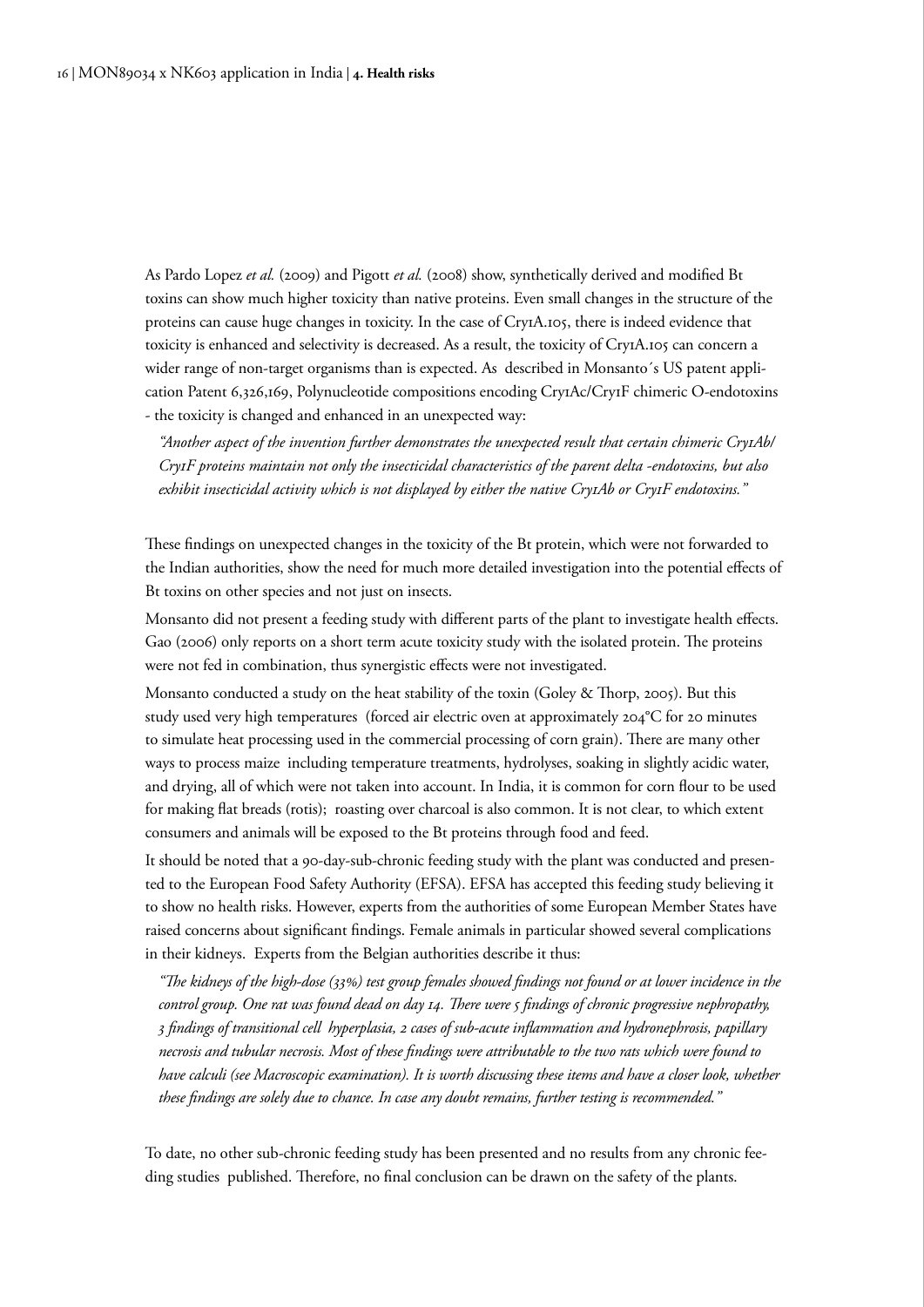#### <span id="page-16-0"></span>**Nutritional studies**

Gao (2006) mentioned two studies with avian species, however, no details are given on test protocol and raw data.

None of these studies showed cause for concern. However, even if conducted independently and accurately, nutritional studies cannot be used to draw conclusions on health risks because the endpoints measured are mostly of economical relevance (such as meat or milk production over short period of time) and are not appropriate for identifying potential health impacts in humans.

Further, it should be mentioned that no study was conducted with animal breeds used in Indian agriculture. Thus the studies submitted are of only minor relevance, and not sufficient for a comprehensive risk assessment.

#### **4.2 NK603**

#### **Allergenicity**

Three studies on allergenic risks, performed by Monsanto's own members of staff, were presented to the Indian authorities (McCoy *et al.*, 2002; Leach *et al.*, 2002; McLain & Silvanovich, 2007). These studies are based on database comparisons with known allergens that showed no similarity (McCoy *et al.*, 2002; McLain & Silvanovich *et al.*, 2007). The results of these studies is in accordance with other investigations concerning this enzyme.

However, there was no study carried out to investigate adjuvant effects. There are several proteins in maize that can cause allergic reactions. The newly introduced gene construct might, for example, enhance an immune response to these endogenous plant proteins. It is known that bacterial proteins very often elicit immune reactions. Therefore, more detailed investigations should be conducted.

The protein was subject to digestibility tests, which show that the isolated protein is digested rapidly (Leach *et al.*, 2002). However, these tests do not allow the assessment of digestion under realistic conditions when the protein is mixed with other compounds in food and feed. Thus, for example, feeding studies with pigs should be conducted to find out more about what happens to the protein in the intestine.

#### **Toxicity**

Four studies produced by Monsanto are on the toxicity of the isolated EPSPS enzyme: McCoy *et al.*, 2002; McCoy & Silvanovich, 2003; Holleschak *et al.*, 2002 and Harrison *et al.*, 1996. According to these studies, the enzyme does not show any acute toxicity, which is in accordance with other findings and publications.

However, the applied methodology using the enzymes produced by bacteria as opposed to enzymes isolated from the plants is a cause for concern since there might be small differences in the structure of the protein that might be missed in the investigations.

The heat stability of the protein was assessed by heating maize to a temperature of 204°C for 15 or 30 minutes, which is a very high temperature for maize processing. There are other methods of maize processing that were not taken into account (details see above for MON89034).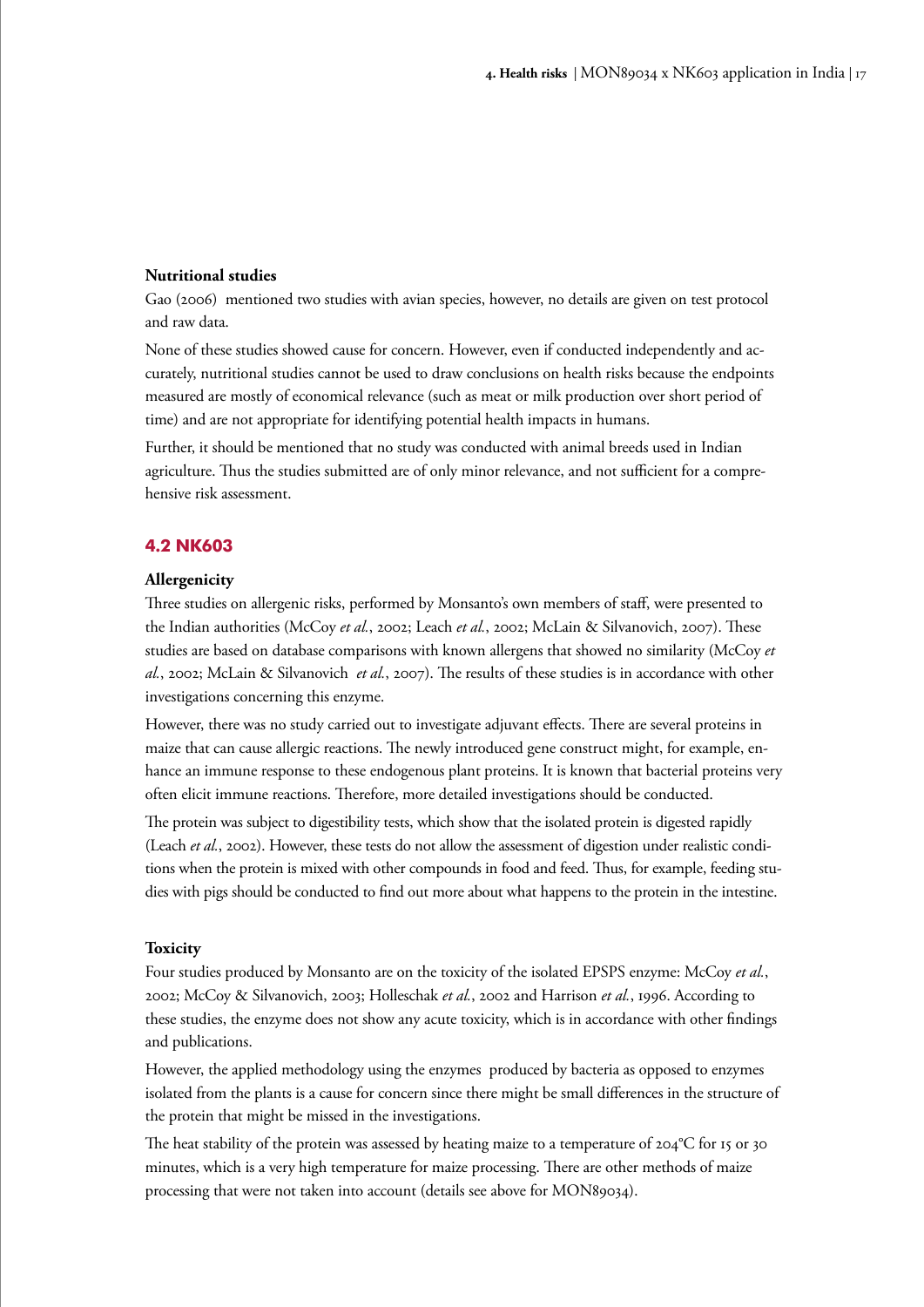<span id="page-17-0"></span>A particular matter of concern is that no data were submitted on the residues from spraying with the herbicide formulations and their metabolites in the plant. To produce relevant data, various concentrations and formulations of the herbicide should be used to determine the actual range of residues.

There are several reasons why the risk assessment of genetically engineered plants with herbicide tolerance cannot leave aside the issue of residues from spraying. Several experts are warning that a higher toxicity has to be expected (for example Benachour *et al.*, 2007; Paganelli *et al.*, 2010). In this context, the additive POEA (polyethoxylated tallow amine) must be considered as it is even more toxic than glyphosate in the plants. In 2010, German authorities even prohibited the usage of certain glyphosate formulations with a high content of POEA for the production of animal feeds in order to avoid the risk of passing toxins into the food chain4.

This problem is also relevant in the context of the 90-day feeding study that was conducted with the involvement of Monsanto (Hammond *et al.*, 2004). In this study, which showed a broad range of significant findings that were not investigated further (see Spiroux de Vendômois *et al.*, 2009), the actual glyphosate formulation and its concentration was not determined.

Finally, no long-term chronic feeding studies were submitted to the Indian authorities. Very recently, Seralini *et al.*, 2012 found signals for toxicity and carcinogenicity when rats were fed with NK603 and low dosages of glyphosate formulations. While the outcome of this study is controversial, one should bear in mind that other relevant studies are mostly missing. For example, the German Federal Institute for Risk Assessment (BfR) states that Seralini *et al.* (2012) is the only feeding study so far to examine the long-term effects of a herbicide formulation of glyphosate (in this case, Roundup):

*"The BfR has noticed with interest that for the first time a chronic feeding study with glyphosate mixture was conducted. So far there are no such chronic studies available, because the regulations in place globally only request toxicology studies with the active ingredient." (Unofficial translation).*

As a consequence, the Indian authorities should request further independent long-term feeding studies before any decision is taken on the marketing authorisation for NK603.

### **Nutritional studies**

Monsanto presented five nutritional studies (including rats, cattle and poultry). Four of them were conducted involving Monsanto members of staff. ( Ipharraguerre *et al.*, 2003; Erickson *et al.*, 2003; Taylor *et al.*, 2003; Grant *et al.*, 2003). The only study that might be seen as independent (Chrenkova *et al.*, 2002) does not follow a common test protocol.

None of these studies found cause for concern. However, even if conducted independently and accurately, nutritional studies cannot be used to draw conclusions on health effects because the endpoints measured are mostly of economical relevance (such as meat or milk production over short period of time) and are not appropriate for identifying potential impacts on human health.

Further, it should be mentioned that no study was conducted with animal breeds used in Indian agriculture. So the studies as submitted are only of minor relevance and inadequate for a comprehensive risk assessment in India.

<sup>4</sup> www.bvl.bund.de/DE/04\_Pflanzenschutzmittel/05\_Fachmeldungen/2010/psm\_anwendungsbestimmungen\_tallowamin-Mittel.html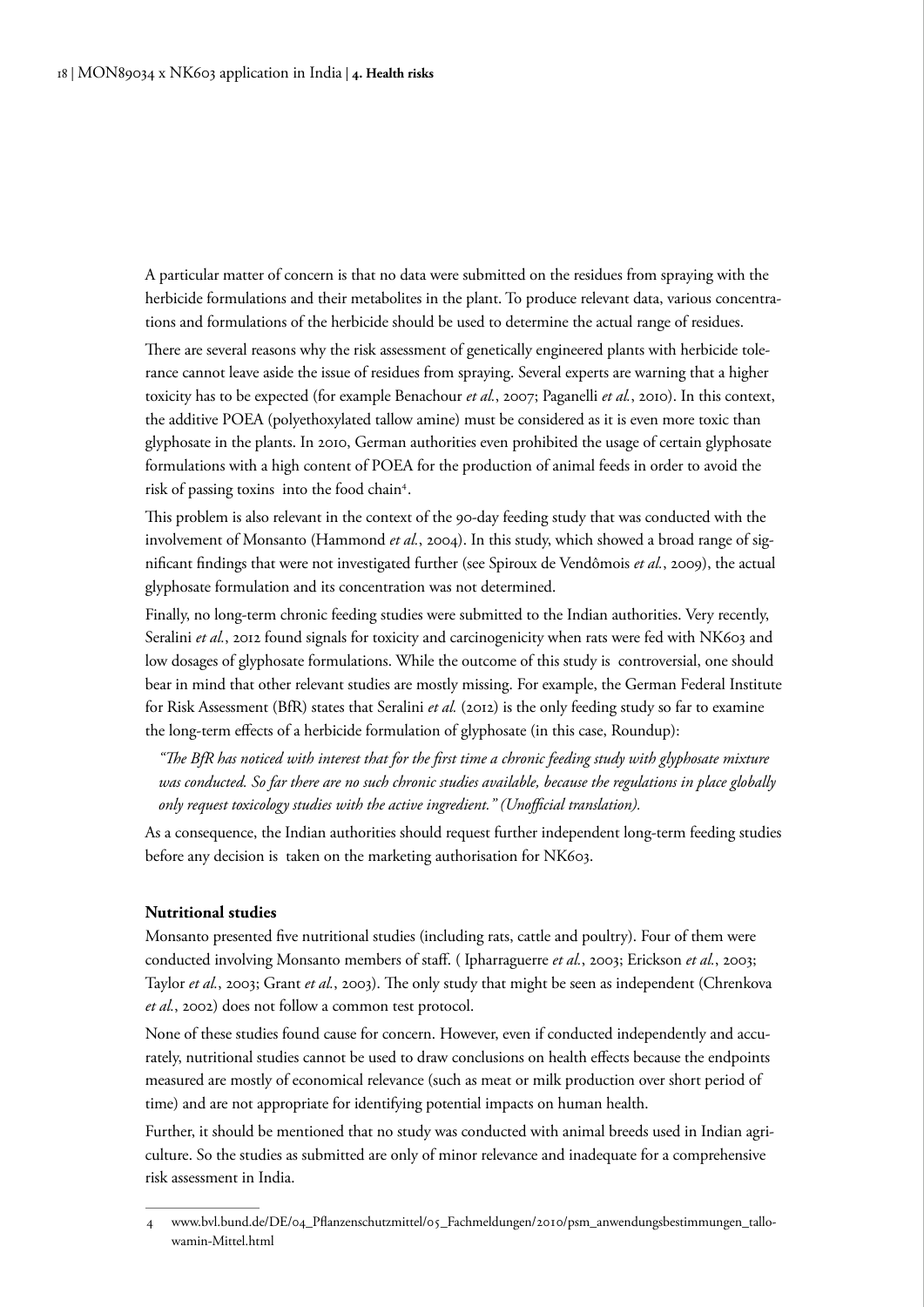### <span id="page-18-0"></span>**4.3 MON89034 x NK603**

Only one nutritional feeding study on poultry with MON89034xNK603 was forwarded to the Indian authorities. This study was conducted by Monsanto (Taylor *et al.*, 2007). In the light of the high level of uncertainties regarding the safety of the parental plants, this lack of any meaningful investigation into effects on health of the stacked events is not acceptable.

Consideration should be given to potential new combinatorial effects in the stacked plants that give cause for further concerns about safety. For example, combinatorial effects might be caused by residues in the plants from spraying with the insecticidal proteins.

In this context, it is interesting to look at the risk assessment performed in the EU. In the US no specific risk assessment is performed on stacked plants, but the EU requests a separate application for the stacked events and does not only assess the parental plants. Due to this difference in regulations, the EU is the only region so far where MON89034xNK603 has been subjected to any risk assessment.

The European Food Safety Authority (EFSA) is being critisised from various sides to perform only a superficial risk assessment. In this case, ten EU member states raised concerns: Austria, Belgium, Denmark, Finland, France, Germany, Greece, Italy, Spain, The Netherlands and also Norway (EFSA 2009c).

Amongst others, the following issues were raised:

- › The artificial toxin Cry1A.105 should have been investigated in much more detail;
- › The potential synergistic effects of the toxins were not fully investigated;
- › No animal feeding studies to investigate potential effects on health were performed with the stacked event;
- › No long-term feeding studies were performed;
- › The results from the feeding studies with the parental plants should be investigated further;
- › Specific allergenic risks caused by were overlooked;
- › Significant differences in the composition of the plants should be investigated further.

For example, experts from Germany gave the following comments:

*"it has to be noted that Cry1A.105 is a synthetic protein, which had never been used in commercial microbial insecticides or other transgenic plants before, while experience with Cry2Ab2 is also limited and combinatory effects of both toxins were hardly studied."* 

*"Because indications for possible adverse effects of MON89034 maize on mammals (urinary calculi, significantly different nephrological and haematological findings) were observed in studies provided with application EFSA/GMO/NL/2007/37 for authorisation of MON 89034 maize (...), the applicant is asked to provide a feeding study with the whole food and feed, i.e. MON89034 x NK603 maize compared with maize with a comparable genetic background, in mammals. We suggest conducting at least a 90-day feeding study addressing, in particular, haematology and nephropathology."*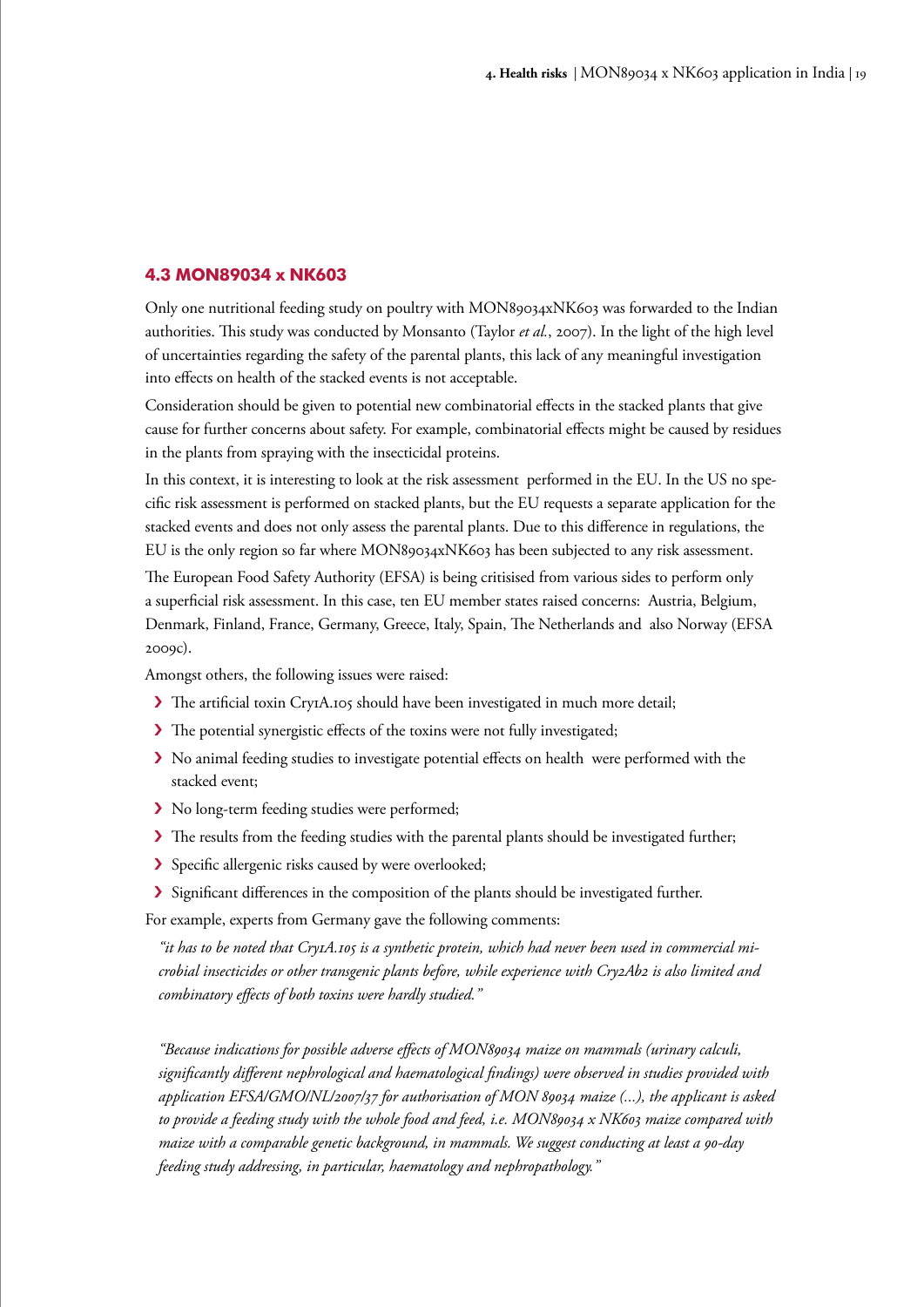Despite concerns raised by several Member States, the EU has accepted the import of the product and its usage in food and feed (but not for cultivation). This decision should be viewed with great caution and in no way be a precedent for market authorisation in India. The EU has a system of labeling and segregation in place. Currently all the larger food producers and retailers avoid using ingredients from genetically engineered plants in their products which means that consumers do not normally come into contact with them. If it is imported it will only be used for animal feed (or non-food purposes). In India, systems such as segregation, are not fully established. The range of products that could be

used in food and feed encompasses various parts of the plants, harvested at different stages of cultivation and processed in many ways.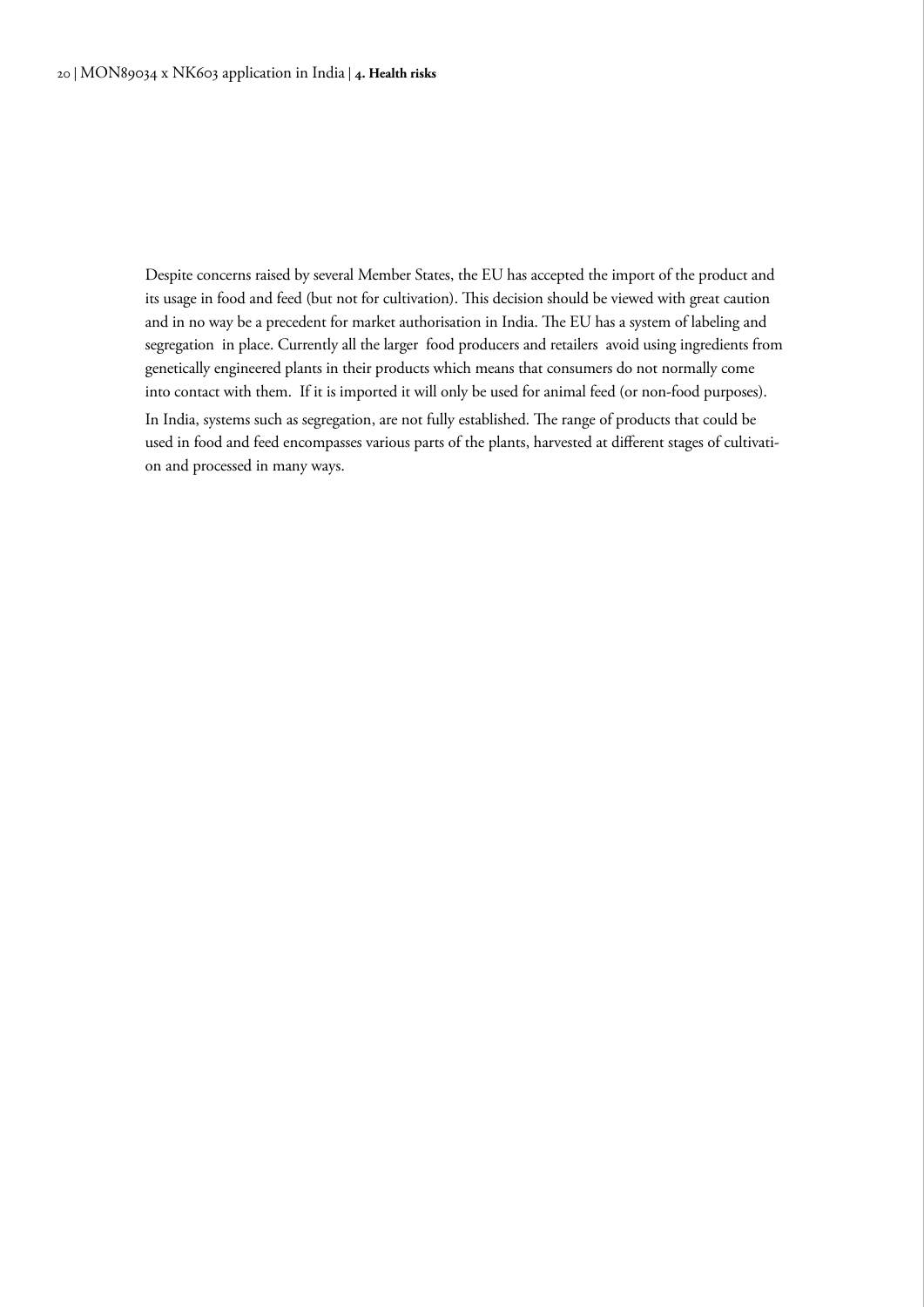## <span id="page-20-0"></span>**5. Environmental risks**

Only minimal data were made available on environmental risks. Some data on environmental risks posed by glyphosate and Bt toxin were partially outdated and did not have anything to do with the ecosystem in the various geo-climatic regions in India.

#### **5.1 Persistence and invasiveness**

As Monsanto (2011) describes in its application for field trials in India, there are many wild plant species in India that are sexually compatible with maize:

*"The original genera of Maydae viz. Coix Polytoca, Sclerachne, Trilobachne and Choinachne are all native to the region extending from India and Burma through the south East Asia into Australia. America genera are not native to this region. Out of the oriental genera Choinachne species are widely distributed in India, particularly in the dry region of the eastern and western Ghat, Tamil Nadu and other parts of the country.*

*Some species prefer marshy lands and are notices widely in Madhya Pradesh, Tamil Nadu, Maharashtra, Andhra Pradesh, Karnataka, Gujarat and Himachal Pradesh. Polytoca and Trilobachne are found in eastern parts of the country as well as in eastern and Western Ghats. Mostly all these wild relatives of maize are found away from agricultural land in forests and hilly tracks. However, in some cases eg. In Andhra Pradesh Coix are found to grow on river banks, irrigation channels and other places near to agricultural lands.*

*Although inter-generic crosses involving maize and other grasses are possible under controlled conditions, some genetic barriers seem to naturally exist in reducing free hydridization. Further, occurrence of Teosinte is extremely rare."*

Wild relatives would be of great relevance if any large-scale field trials or even and commercial cultivation were to be allowed. Detailed experiments are indispensible to assess the risk of DNA constructs from the genetically engineered maize escaping from the fields into the wild species. These must encompass all relevant species to investigate, for example, heterosis effects that can lead to persistence and invasiveness of the emerging hybrids. Such data – that should be produced in the green house and not in open field trials - are necessary draw conclusions on the long-term effects of commercial cultivation and the possibility of controlling or even withdrawing the maize from the market in the event of unexpected risks and hazards.

### **5.2 Bt plants, environmental risks and the impact on agriculture**

In the case of MON89034 and its specific Bt proteins, the exact mode of action was not investigated, even though this would be highly relevant for assessing the toxicity. Each Cry protein seems to have its own specific way of interacting with the target organism. But without understanding how the toxin works, risk assessment is a difficult task.

As mentioned, in the case of Cry1A.105, there is evidence that toxicity is enhanced and selectivity is decreased, the toxicity is changed and enhanced in an unexpected way.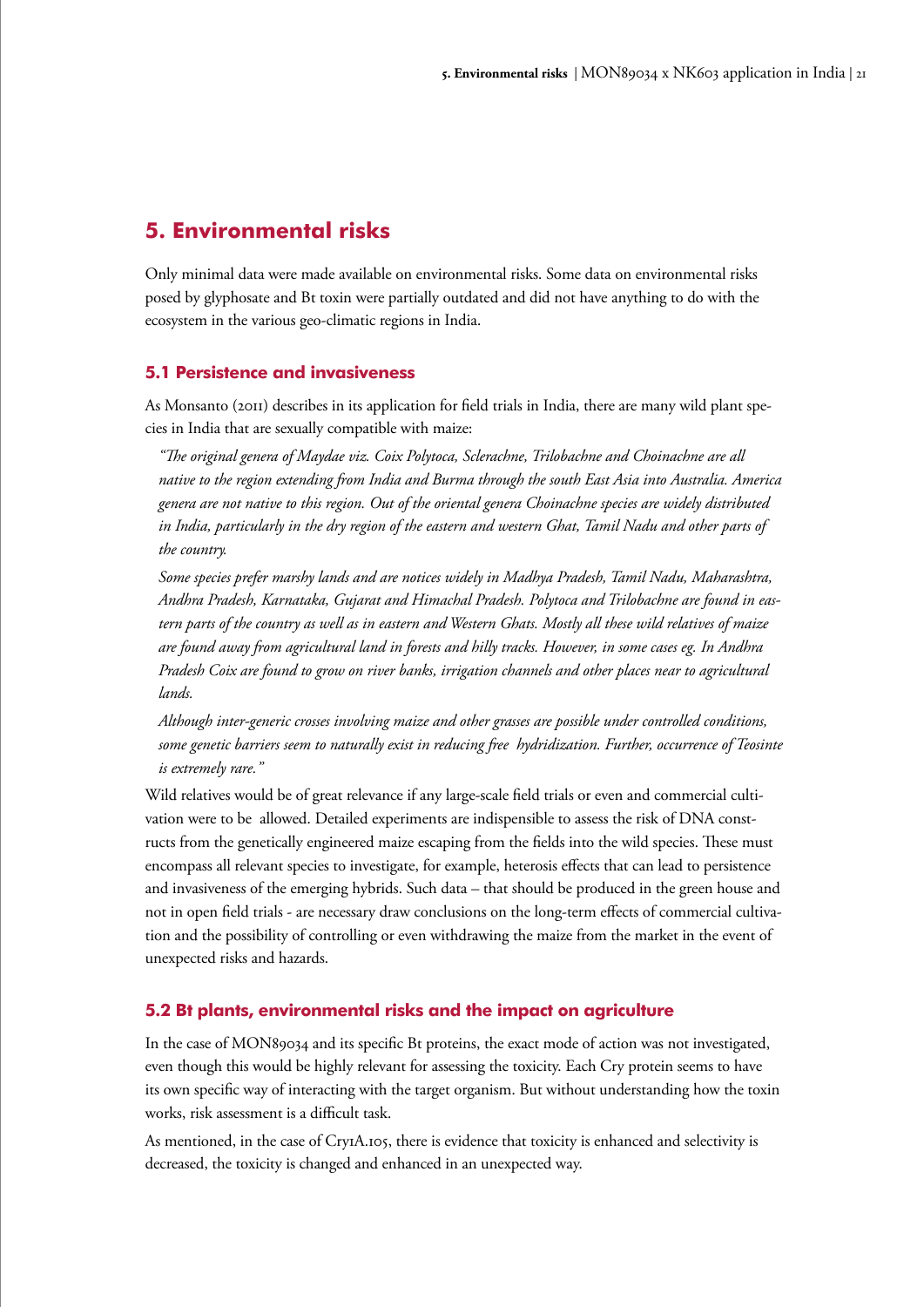<span id="page-21-0"></span>Gao (2006) summarises the risks for non- target organisms such as collembola, earthworm, honeybee larvae, minute pirate bug, ladybird beetle and parasitic wasp. However, no raw data were submitted and there was no detailed protocol on how the testing was done. Without a detailed test protocol, no judgement can be made on the validity of the data presented.

Besides this, several aspects of the risk assessment for non-target organisms are flawed:

- › The dosage applied did not take into account the full range of Bt content presented in the expression data. For example to test leaf material, a dosage of 240 µg of Cry1A.105 and a dosage of 210 µg of Cry2Ab2 was chosen, which is not in line with the highest expression rates as described (see above).
- › No combined testing of the proteins was conducted in non-target organisms.
- › No non-target species or endangered species that are typical and relevant for India were included in the investigations.

In conclusion, no reliable assessment can be made of risks for the environment based on the data presented. Furthermore, as mentioned, there was no testing carried out with the involvement of independent laboratories to establish a reliable and reproducible protocol for measuring the content of the two Bt proteins produced in the plants. Without reliable data on the expression level, no conclusions can be drawn on environmental risk or the efficacy of the plants in killing pest insects. These data are also needed to assess the risks of emerging resistance in pest insects. The need for these data is underlined by another Monsanto (2008) report showing that MON89034 can be the cause not only mortality but also of non-lethal effects such as retardation in growth and development in neonates of *Chilo partellus* which is supposed to be the most destructive pest insect in maize. If some of the pest insects can survive under field conditions, resistant populations can be expected to emerge quickly.

In any case, long-term experience shows that the emergence of secondary pests or resistance in pest insects will require the application of pesticides and/or cultivation of multi-stacked plants. Such technology cannot be considered adequate for sustainable agriculture (Then, 2010).

### **5.3 Weed resistance and agricultural practice with herbicide applications**

Two studies submitted and carried out by Monsanto mention herbicide resistance in weed. Heck *et al.* (2005) is assuming:

*"Another feature of this weed management system has been the slow development of resistance in wild plant populations despite glyphosate use for over 28 years. Currently, only three resistant weed biotypes have been identified (…)."* 

Croon *et al.* (2000) explain:

*"Although it cannot be stated that evolution of resistance to glyphosate will not occur, the development of weed resistance to glyphosate is expected to be a very rare event because:*

*1. Weeds and crops are inherently not tolerant to glyphosate, and the long history of extensive use of glyphosate has resulted in few instances of resistant weeds;*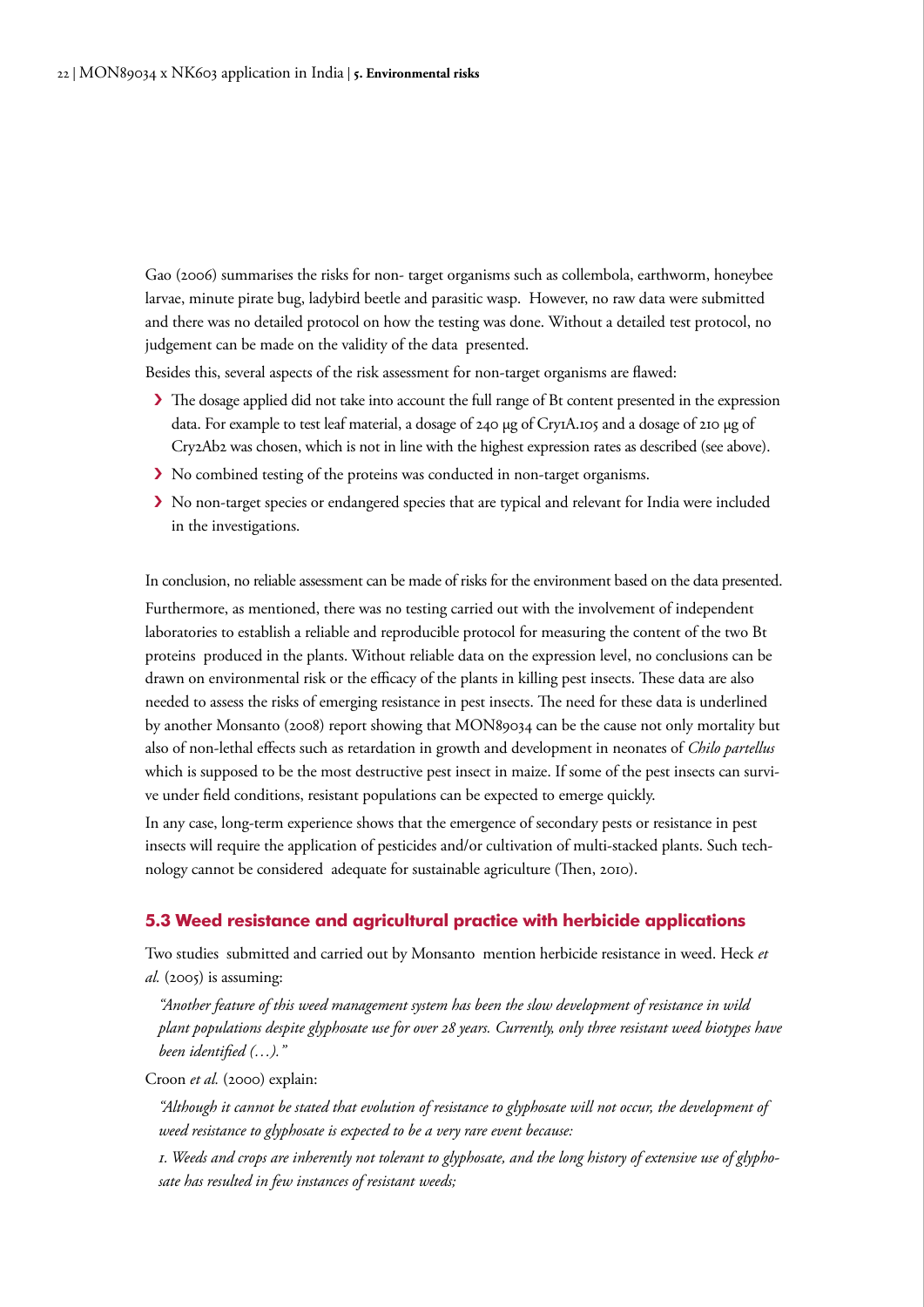*2. Glyphosate has many unique properties, such as its mode of action, chemical structure, limited metabolism in plants, and lack of residual activity in soil, which make the development of resistance unlikely; 3. Selection for glyphosate resistance using whole plant and cell/tissue culture techniques was unsuccessful, and would, therefore, be expected to occur rarely in nature under normal field conditions."* 

Apparently, these assumptions and explanations were completely wrong. Meanwhile, at least 23 weed species have been described as glyphosate-resistant (www.weedscience.org). These weeds show a high rate of expansion in the US, where at least 31 States are affected. There is no doubt, that the main reason for the emergence of these herbicide resistant weeds is the large-scale cultivation of herbicide resistant plants.

Reports show a strong increase in herbicide applications in these crops (Benbrook, 2012), with a high impact on the environment. For example, the large-scale cultivation of glyphosate tolerant plants has affected the biodiversity of plants, which the larvae of the Monarch butterfly feed on. This is likely to have caused a heavy reduction in Monarch populations. Brower *et al.* (2011) and Pleasants & Oberhauser (2012) have shown that in the US and Mexico, a reduction in milkweed species leads to a dramatic decline in the population of Monarch butterflies.

Further there is substantial indication that plant diseases, e.g. increased infestation with fungal diseases (Johal & Huber, 2009), are caused by the large-scale cultivation of glyphosate tolerant crops. The negative impact on plant growth and plant health can even be transmitted to other plants cultivated in the same field in the following year (Bott *et al.*, 2008).

Even EFSA (2009b) found that adverse environmental effects can be caused by the application of glyphosate in crop cultivation:

*"These potential adverse environmental effects comprise (1) the evolution of less desirable weed assemblages leading to reductions in farmland biodiversity; (2) the evolution of weed resistance; and (3) effects on soil microbial communities. The magnitude of these potential adverse environmental effects will depend on the specific herbicide management applied at the farm level."*

It should also not be overlooked, that there are substantial risks for rural communities and farmers in those regions with extensive glyphosate applications. In fact, the negative effects of the cultivation of glyphosate-tolerant crops actually affect rural areas as a whole, rather than just agriculture. For example, this can be shown by experience from the US: A study conducted in Mississippi and Iowa in 2007 and 2008 showed that glyphosate was present in most of the samples of air and rainwater taken (Chang *et al.*, 2011). Battaglin *et al.* (2011) identified glyphosate in 93 percent of all soils samples analysed, 70 percent of rainwater samples, 50 percent of smaller rivers and 20 percent of the lakes. Herbicide drift from the fields might be detrimental to the yield in all regions where those plants might be grown, especially where agriculture is on a small-scale and fields are small.

A number of studies have established a link between glyphosate application and illnesses developed by farmers (PAN, 2009). Laboratory tests on amphibians and avian embryos led Paganelli *et al.* (2010) to warn of the human health risks of this phenomenon.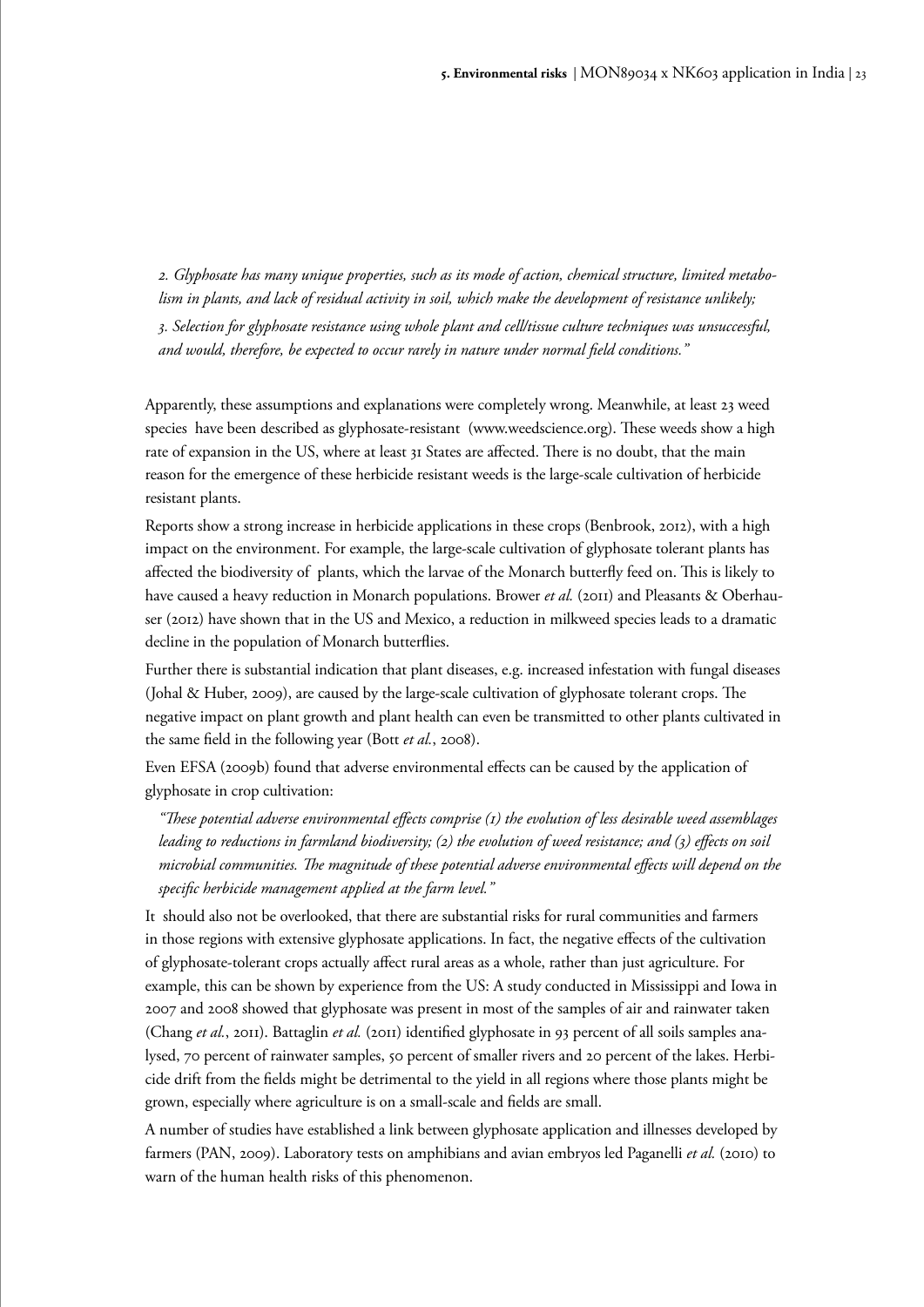# <span id="page-23-0"></span>**6. Discussion and conclusions**

Some of the issues presented and discussed are summarised in Table 2. Some recommendations for further investigation of MON89034xNK603 are given in the overview of this table.

Table 2: Overview of data presented to the Indian authorities for risk assessment of the stacked event MON89034xNK603 and some recommendations for further risk assessment.

| Issue                                                            | Parental<br>plants (PP)<br>or stacked<br>plants (SP) | Investi-<br>gated<br>Yes/No | Deficiencies                                                                                                                                                       |
|------------------------------------------------------------------|------------------------------------------------------|-----------------------------|--------------------------------------------------------------------------------------------------------------------------------------------------------------------|
| Molecular characte-<br>risation                                  | PP                                                   | Yes                         | No profiling of the transcriptome, proteome and<br>metabolome.<br>No independent studies.                                                                          |
|                                                                  | SP                                                   | N <sub>o</sub>              |                                                                                                                                                                    |
| Genetic stability                                                | <b>PP</b>                                            | Yes                         | No investigations of functional stability under stress<br>conditions.<br>No independent studies.                                                                   |
|                                                                  | <b>SP</b>                                            | No                          |                                                                                                                                                                    |
| Expression of the<br>new proteins                                | PP                                                   | Yes                         | The high variability of the data, should be investigated<br>further by using fully established protocols for quantifi-<br>cation.<br>No independent studies.       |
|                                                                  | <b>SP</b>                                            | $\rm No$                    |                                                                                                                                                                    |
| Compositional ana-<br>lysis and agronomical<br>data              | PP                                                   | Yes                         | Significant differences should have been investigated<br>further. Plant composition should have been tested<br>under stress conditions.<br>No independent studies. |
|                                                                  | SP                                                   | N <sub>o</sub>              |                                                                                                                                                                    |
| Allergenicity of the<br>new proteins pro-<br>duced in the plants | PP                                                   | Yes                         | Pepsin digestion test of isolated protein is not reliable.<br>Digestion of the proteins should have been studied<br>under realistic conditions.                    |
|                                                                  |                                                      |                             | Tests with sera from patients that are known to be<br>susceptible to maize proteins should have been carried<br>out.                                               |
|                                                                  |                                                      |                             | No independent studies.                                                                                                                                            |
|                                                                  | SP                                                   | No                          |                                                                                                                                                                    |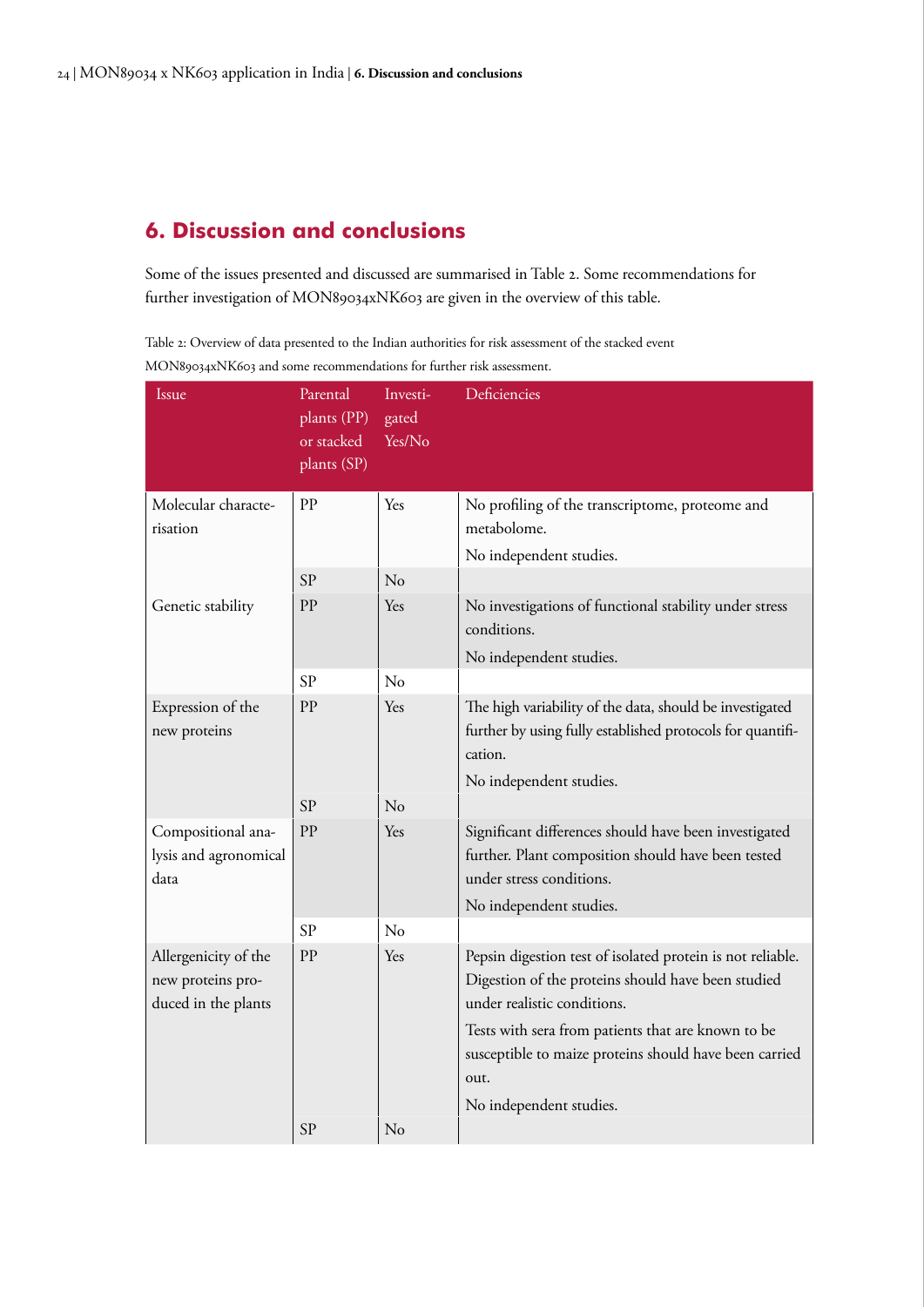| Issue                                                                                                | Parental<br>plants (PP)<br>or stacked<br>plants (SP) | Investi-<br>gated<br>Yes/No | Deficiencies                                                                                                                                                                                                                                                                                                  |
|------------------------------------------------------------------------------------------------------|------------------------------------------------------|-----------------------------|---------------------------------------------------------------------------------------------------------------------------------------------------------------------------------------------------------------------------------------------------------------------------------------------------------------|
| Other impacts on the<br>immune system                                                                | PP                                                   | No                          | Immune reactions were not investigated in detail<br>despite several feeding studies show immune reactions<br>to genetically engineered plants producing bacterial<br>proteins.                                                                                                                                |
|                                                                                                      | SP                                                   | N <sub>o</sub>              |                                                                                                                                                                                                                                                                                                               |
| Toxicity of the new<br>proteins produced in<br>the plants                                            | PP                                                   | Yes                         | Only the single proteins produced by bacteria were<br>tested in mice.<br>The toxicity of the proteins as produced in the plants<br>was not tested using more susceptible in vitro methods<br>such as human cells.<br>No independent studies.                                                                  |
|                                                                                                      | SP                                                   | No                          |                                                                                                                                                                                                                                                                                                               |
| Synergistic or com-<br>binatorial impacts<br>of the of the new<br>proteins produced in<br>the plants | PP                                                   | No                          | Health impacts due to the combination of proteins<br>were not investigated in detail, with and without<br>spraying of the relevant glyphosate formulations.<br>Synergistic or combinatorial effects were only tested<br>in some pest insects, but not for other insects or any<br>other non-target organisms. |
|                                                                                                      | <b>SP</b>                                            | No                          |                                                                                                                                                                                                                                                                                                               |
| Health impacts of<br>plant material                                                                  | PP                                                   | Yes                         | Only 90 days studies, the results are a matter of cont-<br>roversial discussions<br>Long term feeding studies including several genera-<br>tions were not performed.<br>No independent studies.                                                                                                               |
|                                                                                                      | SP                                                   | $\rm No$                    |                                                                                                                                                                                                                                                                                                               |
| Nutritional effects of<br>the plant material                                                         | PP                                                   | Yes                         | Only a few studies were conducted independently<br>from Monsanto. Methods did not follow defined<br>uniform standards.<br>No tests were performed with animal breeds used in<br>India.                                                                                                                        |
|                                                                                                      | SP                                                   | Yes                         | Only one study with poultry.<br>No independent studies.                                                                                                                                                                                                                                                       |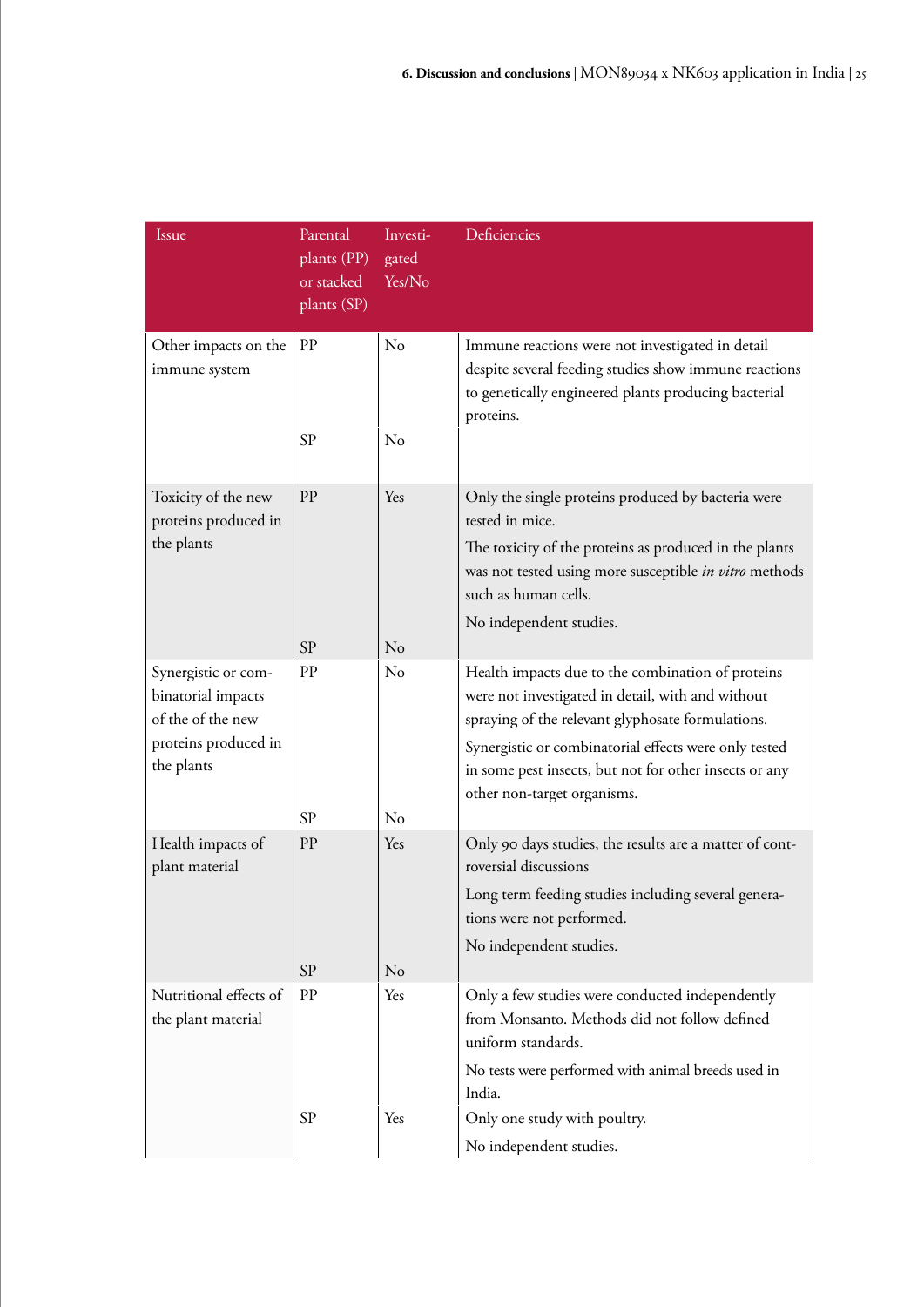| Issue                                                   | Parental<br>plants (PP)<br>or stacked<br>plants (SP) | Investi-<br>gated<br>Yes/No         | Deficiencies                                                                                                                                                                                                                                                                                                                                                                                                                                |
|---------------------------------------------------------|------------------------------------------------------|-------------------------------------|---------------------------------------------------------------------------------------------------------------------------------------------------------------------------------------------------------------------------------------------------------------------------------------------------------------------------------------------------------------------------------------------------------------------------------------------|
| Invasiveness and<br>persistence                         | PP and SP                                            | Not inves-<br>tigated in<br>detail  | Some general considerations were presented, but hard-<br>ly based on any experimental investigations<br>Detailed experiments were not performed with all<br>relevant species to investigate, for example, heterosis<br>effects.                                                                                                                                                                                                             |
| Risks to the<br>environment from<br>Bt plants           | PP and SP                                            | No rele-<br>vant data<br>for India. | Data as presented are not conclusive for biodiversity of<br>India.<br>As a first stage, systematic testing in laboratories should<br>be conducted to find out more about the toxicity of the<br>Bt proteins non-relevant non-target species. Interac-<br>tions with residues from spraying should be taken into<br>account.                                                                                                                 |
| Effects of Bt plants<br>on agricultural<br>practice     | PP and SP                                            | No rele-<br>vant data<br>for India  | Data on emergence of secondary pests or potential<br>resistance in Indian pest insects are largely missing.<br>But initial data indicate that important pest insects<br>will not be controlled sufficiently by the crops.<br>As a first step, systematic investigation should be<br>conducted on potential pest insects that will not be<br>controlled by the plants and that could even derive<br>advantages from large-scale cultivation. |
| Risks of cultivation<br>of herbicide-resistant<br>crops | PP and SP                                            | No rele-<br>vant data<br>for India. | Long term experience from countries such as the US<br>and Argentina show a wide range of negative impacts<br>on the environment that should be fully assessed by<br>Indian authorities.                                                                                                                                                                                                                                                     |
| Impact of cultivati-<br>on on agricultural<br>practise  | PP and SP                                            | No rele-<br>vant data<br>for India. | Studies provided are completely outdated.<br>Increase in weed resistance and herbicide application<br>have to be expected when these crops are cultivated.<br>Long-term impact on sustainable agriculture should be<br>taken into account in any decision making.                                                                                                                                                                           |

In conclusion, based on the data presented by Monsanto, no decision can be taken on the safety of the plants in regard to large scale field trials and their long-term impact once introduced into the Indian market.

In addition, there are some substantial indications of risks for human health and the environment, which should trigger a high level of precaution in all further decision making:

› Several publications show a reaction in the immune system of animals fed with genetically engineered plants that produce bacterial proteins.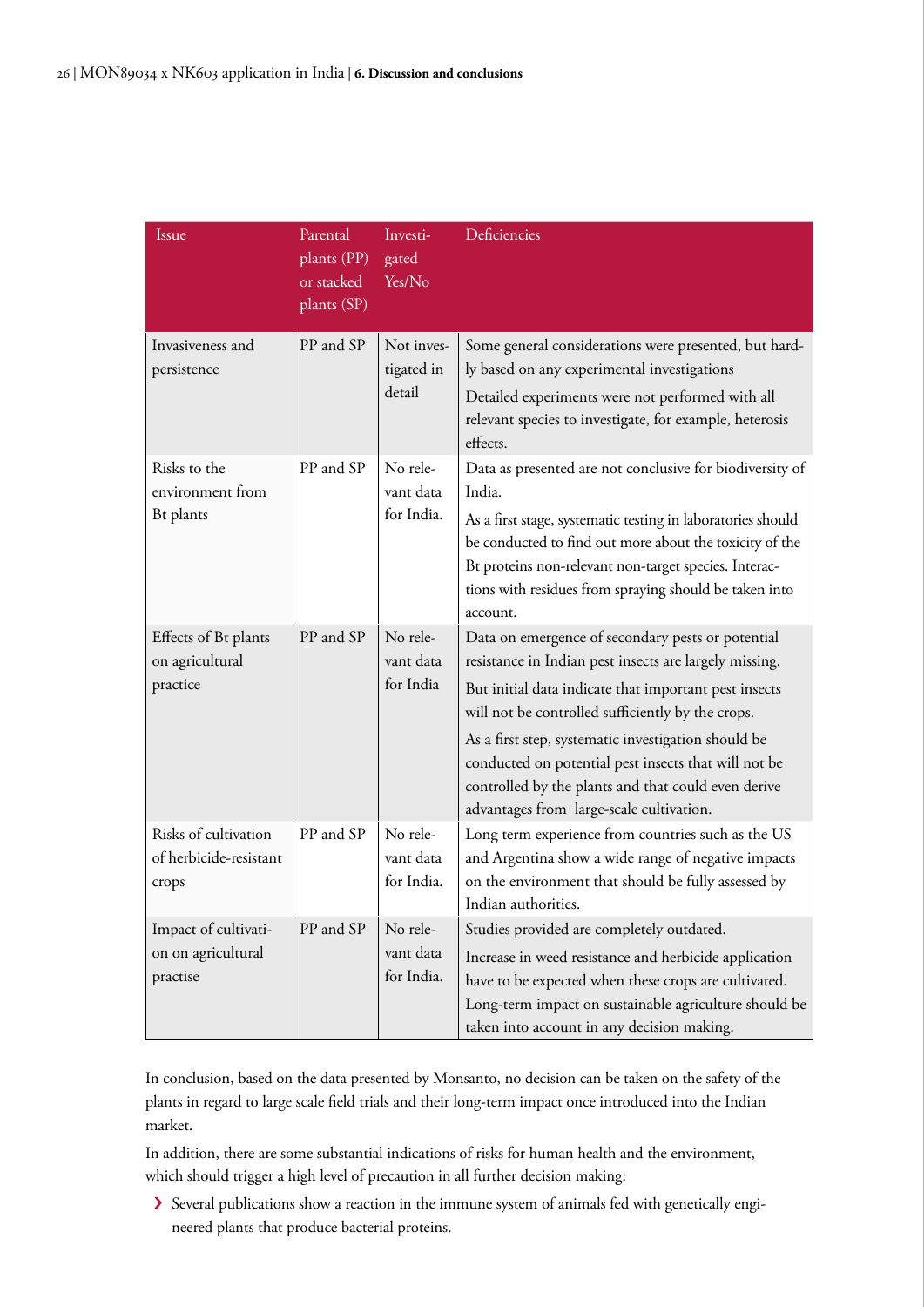- <span id="page-26-0"></span>> There are indications that feeding animals with genetically engineered plants such as NK603 has a negative impact on organs such as the kidneys.
- › Combinatorial effects are likely to occur in Bt-toxins.
- > Health risks due to residues from spraying with glyphosate formulations such as Roundup are a particular cause for concern.
- › Large scale cultivation of the Bt producing plants is likely to result in secondary pests and/or resistance in pest insects.
- > Large scale cultivation of glyphosate tolerant crops is likely to cause emergence of resistant weeds, changes in soil microbial communities and losses in biodiversity.

## **References**

- **Astwood, J. D., George, C., Murtaza, A., McCoy, R., Lahman, L., Hammond, B. G., Leach, J. N., Silvanovich, A.** (2001), Safety Assessment of Roundup Ready Corn Events NK603 Containing Genes Encoding CP4 EPSPS and CP4 EPSPS L214P, Product Safety Center, Monsanto Company, MSL17600
- **Battaglin, W. A.; Meyer, M. T.; Dietze, J. E.** (2011) Widespread Occurrence of Glyphosate and its Degradation Product (AMPA) in U.S. Soils, Surface Water, Groundwater, and Precipitation, 2001-2009. American Geophysical Union, Fall Meeting 2011.http://adsabs.harvard.edu/abs/2011AGUFM.H44A..08B
- **Benachour, N., Siphatur, H., Moslemi, S., Gasnier, C., Travert, C., Seralini, G. E.** (2007) Time- and dose-dependent effects of Roundup on human embryonic and placental cells, Arch Environ Contam Toxicol 53: 126-33.
- **Benbrook, C.M.** (2012a), Impacts of genetically engineered crops on pesticide use in the U.S. -- the first sixteen years Environmental Sciences Europe 2012, 24:24 doi:10.1186/2190-4715-24-24
- **BFR** (2012) Bundesinstitut für Risikobewertung, Veröffentlichung von Seralini et al. zu einer Fütterungsstudie an Ratten mit gentechnisch verändertem Mais NK603 sowie einer glyphosathaltigen Formulierung, Stellungnahme Nr. 037/2012 des BfR vom 28. September 2012, http://www.bfr.bund.de/cm/343/veroeffentlichung-vonseralini-et-al-zu-einer-fuetterungsstudie-an-ratten-mit-gentechnischveraendertem-mais-nk603-sowie-einerglyphosathaltigen-formulierung.pdf
- **Bott, S., Tesfamariam, T., Candan, H., Ismail Cakmak, I., Römheld, V., Neumann, G.** (2008) Glyphosateinduced impairment of plant growth and micronutrient status in glyphosate-resistant soybean (Glycine max L.), Plant Soil 312:185–194.
- **Brower, L.P., Taylor, O.R., Williams, E.H., Slayback D.A., Zubieta, R.R. Ramirez, M.I.,** (2011) Decline of monarch butterflies overwintering in Mexico: is the migratory phenomenon at risk?, Insect Conservation and Diversity doi: 10.1111/j.1752-4598.2011.00142.x
- **Chang F.-C., Simcik M.F., Capel P.D.** (2011) Occurrence and fate of the herbicide glyphosate and its degradate aminomethylphosphonic acid in the atmosphere. Environ Tox and Chem 2011, 30:548–555. doi:10:1002/35c.431.
- **Chowdhury, E. H., Kuribara, H., Hino, A., Sultana, P., Mikami, O., Shimada, N., Guruge, K. S., Saito, M., Nakajima, Y.** (2003) Detection of Corn Intrinsic and Recombinant DNA Fragments and Cry1Ab Protein in the Gastrointestinal Contents of Pigs Fed Genetically Modified Corn Bt11 1, Journal of Animal Science. 81:2546–2551
- **Chrenkova, M., Sommer, A. Čerešňáková, Z. Nitrayová, S., Prostrendá, M.** (2002) Nutritional Evaluation of Genetically Modified Maize Corn Performed on Rates, Archives of Animal Nutrition. 56, 229-235, DOI: 10.108010003942021000006237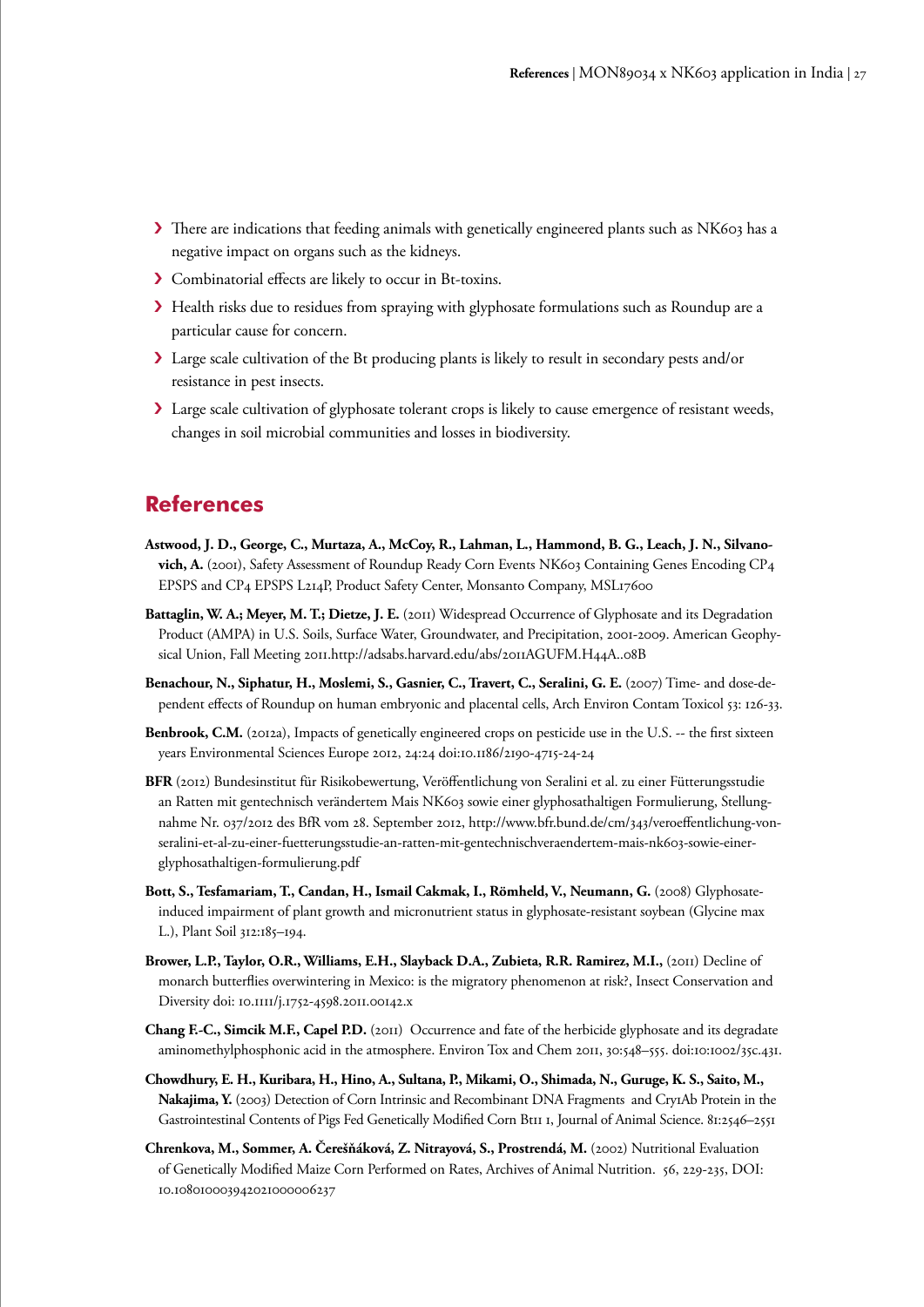- **Croon, K. A. Sidhu, R.S., Deatherage, C.** (2000) Request for Extension of Determination of Nonregulated Additional Regulated Article: Roundup Ready Corn Line Status to the NK603, Study # 99-884-U
- **Deng, M. Y., Lirette, R. P., Cavato,T. A., Sidhu R. S.** (1999) Molecular Characterization of Roundup Ready (CP4 EPSPS) Corn Line NK603, Product Characterization Center, Monsanto Company, Study # 99-01-46-26, MSL16214
- **Drury, S. M., Reynolds, T. L., Ridley, W. P., Bogdanova, N., Riordan, S., Nemeth, M. A., Sorbet, R., Trujillo W. A., Breeze, M. L.** (2008) Composition of Forage and Grain from Second-Generation Insect-Protected Corn MON 89034 Is Equivalent to That of Conventional Corn (Zea mays L.), Journal Agricultural Food Chemistry. 56, 4623–463
- **EFSA** (2008) Scientific Opinion of the Panel on Genetically Modified Organisms on application (Reference EFSA-GMO-NL-2007-37) for the placing on the market of the insect-resistant genetically modified maize MON89034, for food and feed uses, import and processing under Regulation (EC) No 1829/2003 from Monsanto. The EFSA Journal (2008): 909. Available online: www.efsa.europa.eu
- **EFSA** (2009a) European Food Safety Authority; Overall opinion of the European Food Safety Authority in accordance with Articles 6 and 18 of Regulation (EC) No 1829/2003 on application (reference EFSA-GMO-NL-2007-38) for the placing on the market of the genetically modified insect resistant and herbicide tolerant maize MON89034 x NK603 for food and feed uses, import and processing under Regulation (EC) No 1829/2003 from Monsanto. EFSA Journal 2009; 7(9):1323. Available online: www.efsa.europa.eu
- **EFSA** (2009b) Scientific Opinion of the Panel on Genetically Modified Organisms on applications (EFSA-GMO-NL-2005-22 and EFSA-GMO-RX-NK603) for the placing on the market of the genetically modified glyphosate tolerant maize NK603 for cultivation, food and feed uses and import and processing, and for renewal of the authorisation of maize NK603 as existing product. The EFSA Journal (2009) 1137 Available online: www.efsa.europa.eu
- **EFSA** (2009c) Comments and opinions submitted by Member States during the three month consultation period, Annex to EFSA, EFSA (2009a) European Food Safety Authority; Overall opinion of the European Food Safety Authority in accordance with Articles 6 and 18 of Regulation (EC) No 1829/2003 on application (reference EFSA-GMO-NL-2007-38) for the placing on the market of the genetically modified insect resistant and herbicide tolerant maize MON89034 x NK603 for food and feed uses, import and processing under Regulation (EC) No 1829/2003 from Monsanto. EFSA Journal 2009; 7(9):1323. Available online: www.efsa.europa.eu
- **Erickson, G. E., Robbins, N. D., Simon, J. J., Berger, L. L., Klopfenstein, T. J. Stanisiewski, E. P., Hartnell, G. F.** (2003) Effect of Feeding Glyphosate-tolerant (Roundup-Ready events GA21 or NK603) Corn Compared with Reference Hybrids on Feedlot Steer Performance and Carcass Characteristics, Journal of Animal Science. 81:2600-2608
- **Finamore A, Roselli M, Britti S, Monastra G, Ambra R, Turrini A, Mengheri E.** (2008) Intestinal and Peripheral Immune Response to MON810 Maize Ingestion in Weaning and Old Mice, Journal of Agricultural and Food Chemistry. DOI: 10.1021/jf802059w
- Gallagher, L. (2010) Bt Brinjal Event EE1: The Scope and Adequacy of the GEAC Toxicological Risk Assessment, Review of Oral Toxicity Studies in Rats, http://www.testbiotech.de/node/444
- **Gao, Y.** (2006) Petition for the Determination of the Non-regulated Status for MON 89034, Regulatory Affairs Manager, Monsanto Company, Monsanto Petition # 06-CR-166U – CBI Deleted Version.
- **Gertz J.M., Vencill W.K., Hill N.S.** (1999) Tolerance of Transgenic Soybean (Glycine max) to Heat Stress. British Crop Protection Conference – Weeds, 15-19 Nov 1999. Brighton: 835-840.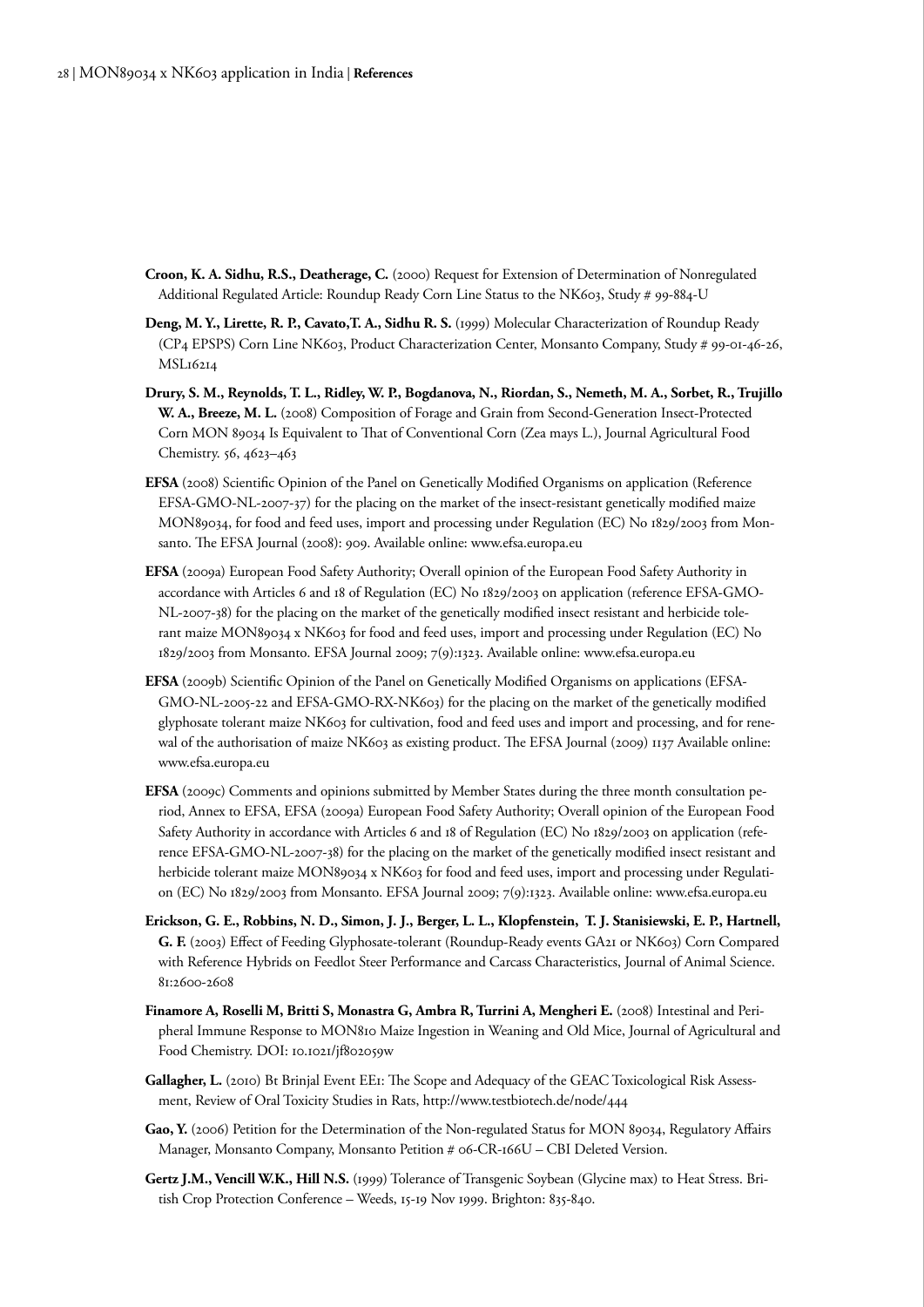- **Goley, M. E. & Thorp, J. J.** (2005) Immunodetection of Cry2Ab2 and Cry1A.105 Proteins in Corn Grain from Corn Grain MON89034 Following Heat Treatment, Regulatory Science, Product Characterization Center, Monsanto Company, Study
- **Grant, R. J., Fanning, K. C, Kleinschmit, D., Stanisiewski, E. P., Hartnell, G. F.** (2003) Influence of Glyphosate-Tolerant (Event NK603) and Corn Rootworm Protected (event MON863) Corn Silage and Grain on Feed Consumption and Milk Production in Holstein Cattle, Journal of Dairy Science. 86:1707–1715
- **Hammond, B.G., Dudek, R., Lemen, J., Nemeth, M.** (2004) Results of a 13 Week Safety Assurance Study with Rats fed Grain from Glyphosate Tolerant corn, Food and Chemical Toxicology 42, 1003–1014
- **Harrison,L., Bailey, M. R., Naylor, M. W., Ream, J. E., Hammond, B. G., Nida, D. L. Brunette, B.L., Nickson, T. E., Mitsky T. A., Taylor, M.L., Fuchs, R. L., Padgette, S. R.,** (1996) The expressed protein in glyphosate-tolerant soybean, 5-enolpyruvylshikimate-3-phosphate synthase from Agrobacterium sp. strain CP4, is rapidly digested in vitro and is not toxic to acute gavaged mice, The Journal of Nutrition,Vol: 126, No. 3. The American Institute of Nutrition
- **Hartmann A.J., Niemeyer, K.E., Silvanovich A.,** (2006) Assessment of the CrylA.105 and Cry2Ab2 Protein Levels in Tissues of lnsect Protected Corn MON 89034 Produced in 2004 Argentina Field Trials, Monsanto Company, Biotechnology Regulatory Sciences, Study 05-01-39-33, MSL0020528
- **Heck, G. R., Armstrong, C. L., Astwood, J. D., Behr, C. F., Bookout, J. T., Brown, S. M., Cavato, T. A., DeBoer, D. L., Deng, M. Y., George, C., Hillyard, J. R., Hironaka, C. M., Howe, A.R., Jakse, E. H., Ledesma, B. E., Lee, T. C., Lirette, R. P., Mangano, M. L., Mutz, J. N., Qi, Y., Rodriguez, R. E., Sidhu, S. R., Silvanovich, A., Stoecker, M. A., Yingling, R. A. and You, J.** (2005) Development and Characterization of a CP4 EPSPS-Based, Glyphosate-Tolerant Corn Event, Crop Science. 44:329–339
- **Hillyard, J. R., Deng, M. Y., Lirette, R. P.** (2000) Molecular Analysis to Determine the Genetic Stability of Roundup Ready ® NK603 Across Additional Generations, Study # 00-01-46-23, MSL17062
- Holleschak, G., Thorp, J. J., Lee, J. L., George, C., Astwood, J. D. (2002) Immuno-detectability of CP4 EPSPS and CP4 EPSPS L214P Proteins in the Grain of Roundup Ready Corn Event NK603 After Heat Treatment, Study No. MSL17958
- **Ipharraguerre, I. R., Younker, R. S., Clark, J. H., Stanisiewski, E. P., and Hartnell, G. F.** (2003) Performance of Lactating Dairy Cows Fed Corn as Whole Plant Silage and Grain Produced from a Glyphosate-Tolerant Hybrid (Event NK603), Journal of Dairy Science. 86:1734–1741
- **Johal G.S. & Huber D.M.** (2009) Glyphosate effects on diseases of plants. Eur J Agron 31(3):144-52.
- **Kapadia, S. & Rice, E. A.** (2005) Assessment of the in vitro Digestibility of the Cry1A.105 Protein in Simulated Gastric Fluid, Product Characterization Center, Monsanto Company, Study # 05-01-62-02, MSL19929
- **Kapadia, S. & Rice, E. A.**(2006) Assessment of the in vitro Digestibility of the Cry2Ab2 in Simulated Gastric Fluid, Product Characterization Center, Monsanto Company, Study # 05-01-62-04, MSL19931
- **Knupp, G., & McClain, S. J.** (2008) Updated Bioinformatics Evaluation of the Cry2Ab2 Protein Utilizing the AD8 Database, Biotechnology Regulatory Sciences, Monsanto Company, Study # 08-134, MSL0021227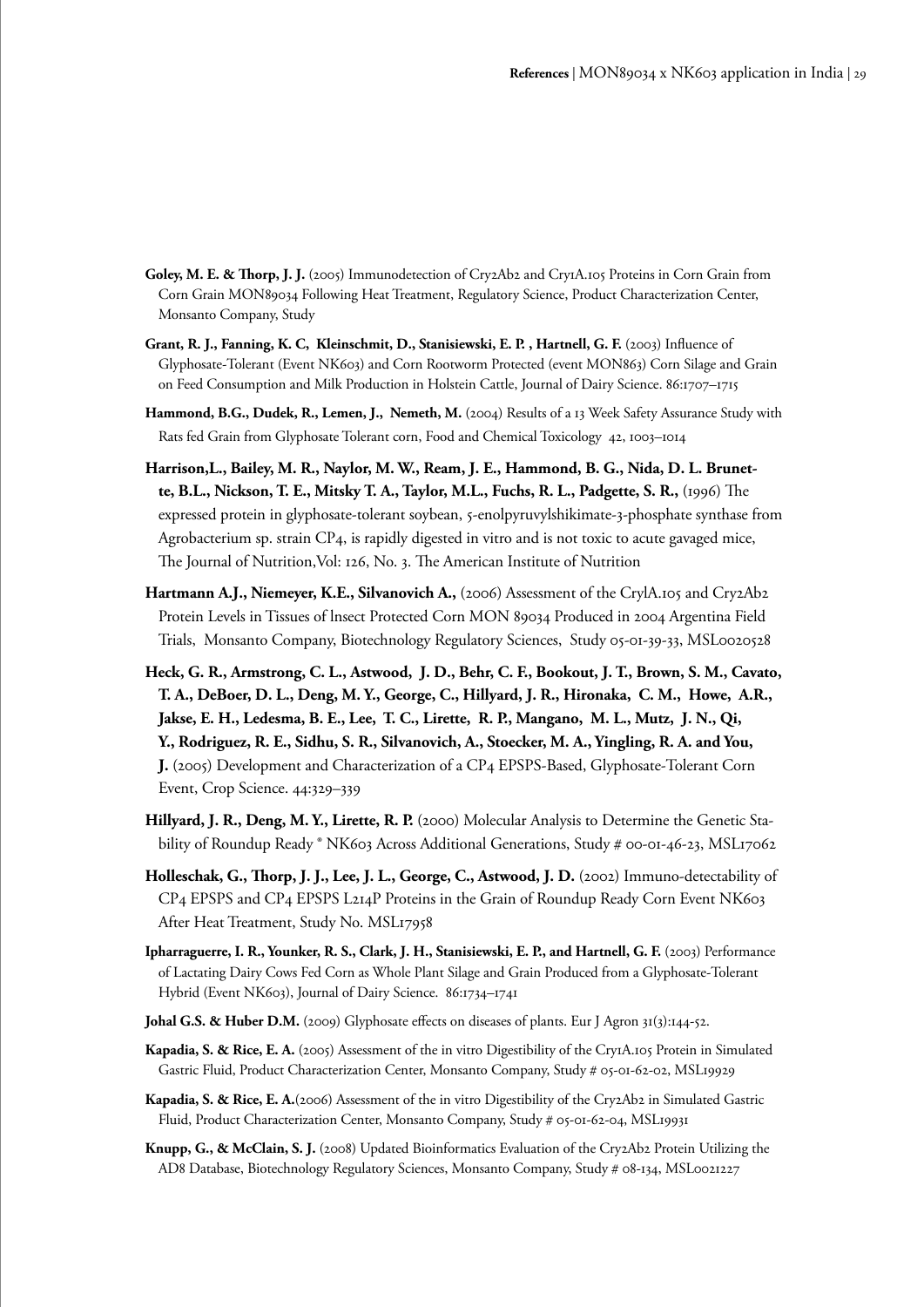- **Kroghsbo, S., Madsen, C., Poulsen, M., Schroder, M., Kvist, P. H., Taylor, M., Gatehouse, A., Shu, Q. and Knudsen, I.,** (2008), Immunotoxicological studies of genetically modified rice expressing PHA-E lectin or Bt toxin in Wistar rats,Toxicol. 245, 24-34.
- **Leach, J. N., George, C., Astwood, J. D.** (2002) The Effect of the Corn Grain Matrix in the in vitro Digestibility of CP4 EPSPS and CP4 EPSPS L214P Proteins from the Grain of Roundup Ready ® Corn Event NK603 in Stimulated Gastric Fluid, Product Safety Centre, Study # 02-01-46-23, MSL18000
- **Matthews, D., Jones, H., Gans, P., Coates, St., Smith, LM.J.** (2005) Toxic Secondary Metabolite Production in Genetically Modified Potatoes in Response to Stress, Journal of Agricultural and Food Chemistry. 10.1021/jf050589r.
- **McClain, S. J., & Knupp, G.** (2008) Updated Bioinformatics Evaluation of the Cry1A.105 Protein Utilizing the AD8 Database, Biotechnology Regulatory Sciences, Monsanto Company, Study # 08-133, MSL0021226
- **McClain, S. J. and Silvanovich, A.** (2006a) Bioinformatics Evaluation of the Cry1A.105 Protein Utilizing the AD6 TOXIN5 and ALLPEPTIDES Databases, Product Characterisation Center, Monsanto Company, Study # 06-01-62-04, MSL20351
- **McClain, S. J. and Silvanovich, A.** (2006b) Bioinformatics Evaluation of the Cry2Ab2 Protein Utilizing the AD6 TOXIN5 and ALLPEPTIDES Databases, Product Characterisation Center, Monsanto Company, Study # 06-01-62-01, MSL20307
- **McClain, J. S. & Silvanovich, A.,** (2007) Updated Bioinformatics Evaluation of the CP4EPSPS Protein Utilising AD7 Database, Product Characterisation Center, Monsanto Company, Study # 01-45-26-04, MSL0020627
- **McCoy R.L., & Silvanovich, A.** (2003) Bioinformatics Analysis of the CP4 EPSPS Protein Utilising the AD4, TOXIN5 and ALLPEPTIDS Databases, Product Characterization Center, Monsanto Company, Study # 03- 01-45-26, MSL18752
- **McCoy, R. L., Rice E.A., Silvanovich A., Astwood J.D.** (2002) Bioinformatic Analysis Using an Allergen Database of the CP4EPSPS L214P Protein Produced by Roundup Ready Corn Event NK603, Study # MSL17774
- **McCoy, R. L., Hileman, R. E., Silvanovich, A., Astwood, J. D.** (2002) Bioinformatic Analysis Utilising TO-XIN5 and Public Domain Databases of CP4 EPSPS L214P Protein Produced by Roundup Ready Corn Event NK603, Product Safety Center, Study # 02-01-62-02, MSL17777
- **Meyer, P., Linn, F., Heidmann, I., Meyer, H., Niedenhof, I., Saedler, H.** (1992) Endongenous and environmental factors influence 35S promoter methylation of a maize A1 gene construct in transgenic petunia and its colour phenotype. Molecular Genes and Genetics, 231, 345-352.
- **Monsanto** (2008) Application for confined filed trials with MON89034xNK60, forwarded to Indian auhorities, obtained by Greenpeace India via RIT act 2005.
- **Monsanto** (2011a) Application for confined filed trials with MON89034xNK60, forwarded to Indian auhorities, obtained by Greenpeace India via RIT act 2005.
- **Monsanto** (2011b) Application for confined filed trials with MON89034, forwarded to Indian auhorities, obtained by Greenpeace India via RIT act 2005.
- **Nielsen, C. R., Berdal K. G., Holst-Jensenet, A.** (2004) Characterisation of the 50 Integration Site and Development of an Event-specific Real-time PCR Assay for NK603 Maize from a low Starting Copy Number, European Food Research and Technology. 219:421–427, DOI 10.1007/s00217-004-0964-8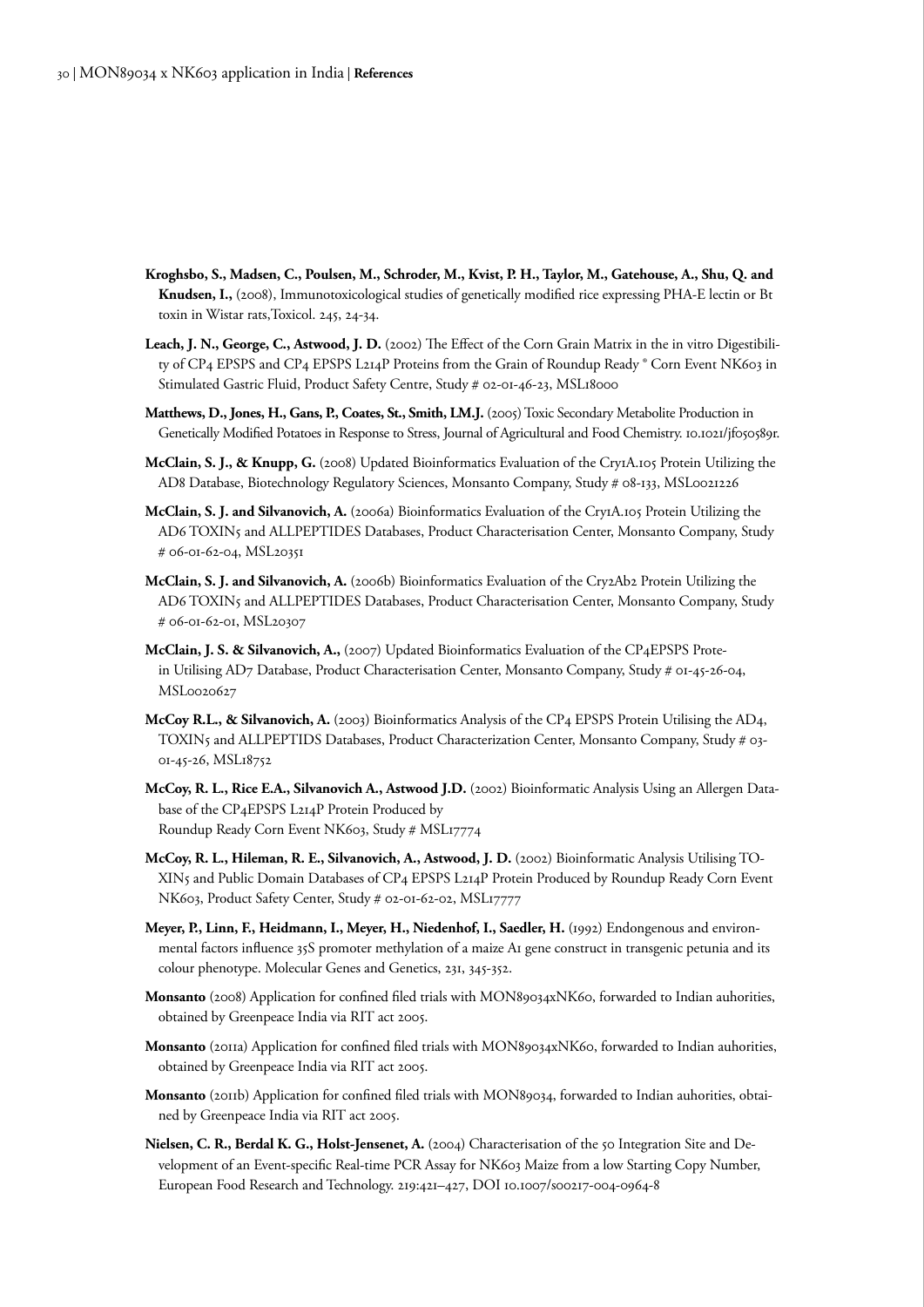- Paganelli, A., Gnazzo, V., Acosta, H., López, S. L., Carrasco, A. E. (2010) Glyphosate-based herbicides produce teratogenic effects on vertebrates by impairing retinoic acid signalling. Chem. Res. Toxicol., August 9. pubs. acs.org/doi/abs/10.1021/tx1001749
- **PAN AP, Pesticide Action Network Asian Pacific** (2009) Monograph on Glyphosate, www.panap.net/en/p/ post/pesticidesinfo-database/115
- Pardo-López, L., Muñoz-Garay,C., Porta, H., Rodríguez-Almazán,C., Soberón M., Bravo A. (2009) Strategies to improve the insecticidal activity of Cry toxins from Bacillus thuringiensis, Peptides. 30(3): 589–595. doi:10.1016/j.peptides.2008.07.027
- **Pleasants, J.M & Oberhauser K.S.** (2012) Milkweed loss in agricultural fields due to herbicide use: Effect on the Monarch Butterfly population. Insect Conservation and Diversity, DOI: 10.1111/j.1752-4598.2012.00196.x
- **Pigott, C.R. & Ellar, D.J.** (2007) Role of Receptors in Bacillus thuringiensis Crystal Toxin Activity: Microbiology and Molecular Biology Reviews. 71 (2): 255–281
- **Pigott, C.R., King, S.M., Ellar D.J.** (2008) Investigating the Properties of Bacillus thuringiensis Cry Proteins with Novel Loop Replacements Created Using Combinatorial Molecular Biology, Applied and Environmental Microbiology. 3497–3511
- **Podevin, N. & du Jardin P.** (2012) Possible consequences of the overlap between the CaMV 35S promoter regions in plant transformation vectors used and the viral gene VI in transgenic plants, GM Crops and Food: Biotechnology in Agriculture and the Food Chain 3:4, 1-5; October/November/December 2012.
- **Reynolds, T. L., Drury, S. M., Nemeth, M. A., Trujillo, W. A., Sorbet, R.** (2006) Amended Report for MSL 20097: Compositional Analyses of Corn Forage and Grain Collected from MON89034 Grown in 2004 U.S. Field Trials, Product Safety Center, Monasnto Company, MSL20403
- **Rice, J. F., Wolff, B. J., Groat, J. R., Scamlon, N. K., Jennings, J. C., Masucci J. D.** (2006) Amended Report for MSL20072: Molecular Analyses of Corn MON 89034, Product Characterization Center, Monsanto Company, Study # 05-01-39-12, MSL20311
- **Ridley, W. P., Sidhu, R. S., Pyla, P. D., Nemeth, M. A., Breeze, M. L., Astwood, J. D.** (2002) Comparison of the Nutritional Profile of Glyphosate-Tolerant Corn Event NK603 with That of Conventional Corn (Zea mays L.), Journal of Agricultural and Food Chemistry. 50, 7235−7243
- **Sagstad, A., Sanden, M., Haugland, O, Hansen A.C., Olsvik P.A., Hemre G.I., 2007, Evaluation of stressand immune-response biomarkers in Atlantic salmon, Salmo salar L., fed different levels of genetically modified maize** (Bt maize), compared with ist near-isogenic parental line and a commercial suprex maize, Journal of Fish Diseases, 30: 201–212
- **Seralini, G-E., E. Clair, R. Mesnage, S. Gress, N. Defarge, M. Malatesta, D. Hennequin, J. Spiroux de Vendomois** (2012) Long term toxicity of a Roundup herbicide and a Roundup-tolerant genetically modified maize, Food Chem. Toxicol., http://dx.doi.org/10.1016/j.fct.2012.08.005
- **Shulmina AI, Dronova LA, Shubin VV, et al.** (1985) Determination of the chymotrypsin inhibitors, secondary structure of the chymotrypsin inhibitor from corn by the circular-dichroism method. BIOCHEMISTRY-MOSCOW 50, 7: 980-982.
- **Sidhu R. S. & Ledesma B. E.** (2002) Amended Report for MSL16278: Introduced Protein Levels and Compositional Analyses of Roundup Ready Corn Line NK603 Tissue Produced in 1998 U.S. Field Trials, Biotechnology Regulatory Sciences, Monsanto Company, Study # 99-01-46-38, MSL17672